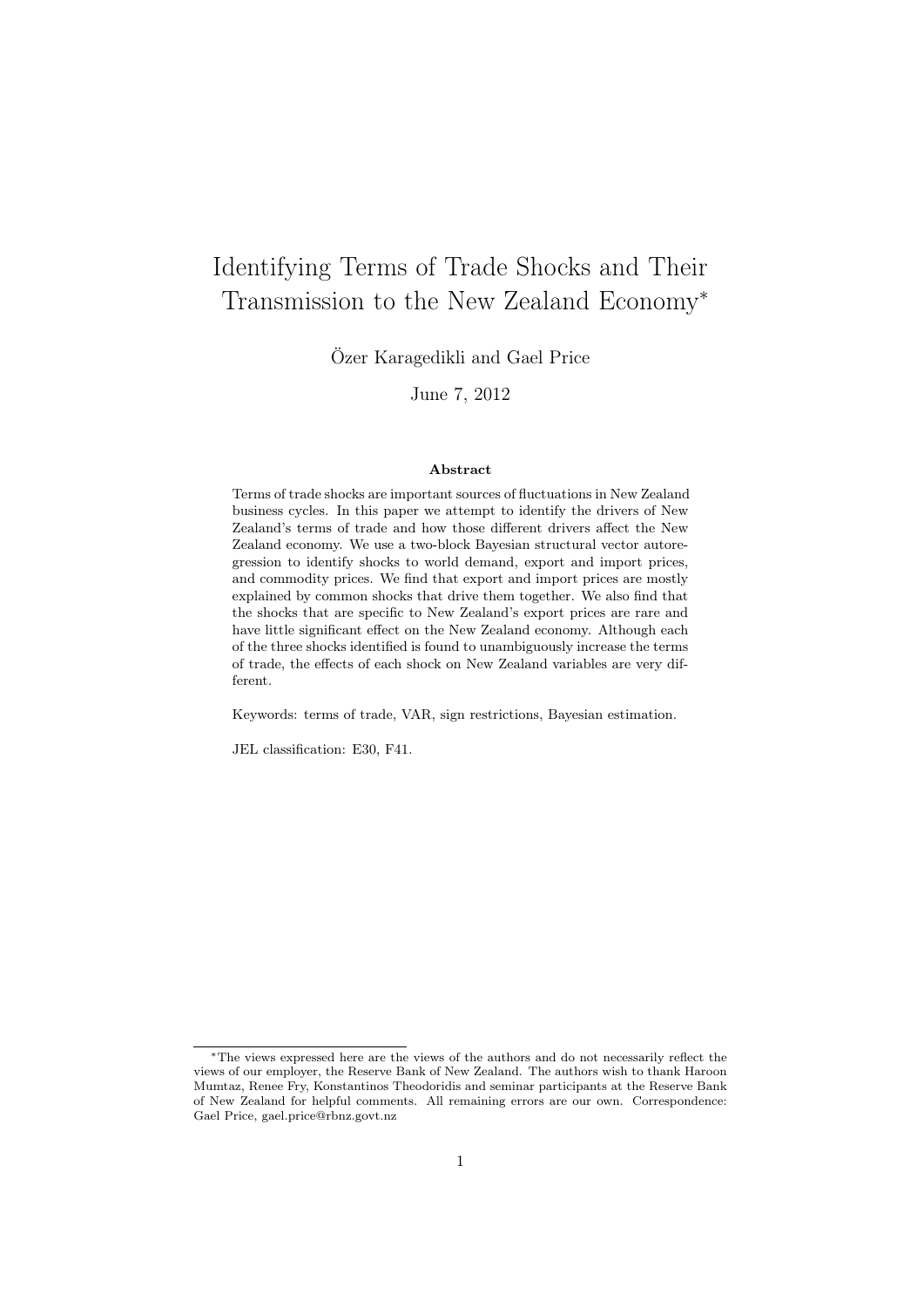### <span id="page-1-0"></span>1 Introduction

The swings in New Zealand's terms of trade have significant implications for the New Zealand economy both in the medium term and in the longer term. These swings bring a number of challenges for an inflation targeting central bank. The challenges they bring are further complicated by the so-called 'commodity currency'[1](#page-0-0) nature of the New Zealand dollar, where the New Zealand dollar closely follows the movements in New Zealand's export commodity prices.

To put in perspective the large swings in New Zealand's terms of trade over history, Figure [1](#page-2-0) shows the historical series of the quarterly terms of trade, export and import prices between 1952 and 2011, measured using Statistics New Zealand's Overseas Trade Indices (OTIs). New Zealand's terms of trade have experienced large cycles as well as some more long-term changes. What is interesting, in our view, is the apparent change in the co-movements between export and import prices. The two series, in US dollar terms, had no apparent comovement in the 1950s and 1960s, with export prices having huge swings while import prices were less volatile. From 1967 onwards the two prices became very synchronised. Since this co-movement is visible in the world price series, it is almost independent of changes to the exchange rate regime.<sup>[2](#page-0-0)</sup>

A 30 quarter moving window correlation between the two prices reveals a negative correlation up until 1967Q3 and then a sudden jump to a positive correlation of around  $0.65<sup>3</sup>$  $0.65<sup>3</sup>$  $0.65<sup>3</sup>$ . This correlation declines in the second half of the 1970s but then rises again in the mid-1980s to around 0.8. Part of this might be explained by changes in the composition of the New Zealand's export and import price baskets. For example, dairy has become a more important part of the New Zealand's export price basket than wool and meat, although this is a recent phenomenon. Nevertheless, we do see the change in the correlation structure of these two series as an indication of some fundamental change in the nature of the shocks driving the co-movements in import and export prices. More specifically, we argue that instead of being driven by different and idiosyncratic shocks, import and export prices might be driven by common shocks in similar directions. Our aim is to understand whether this is the case and, if so, what the consequences are for the New Zealand economy.

In this paper we are interested in identifying the drivers of New Zealand's commodity prices and terms of trade. We would like to understand whether New Zealand's commodity prices rise and fall due to idiosyncratic shocks specific to commodities that New Zealand exports, or whether they are driven by some common factors that also drive the prices of other commodities, including those

 $\overline{^{1}$ The term is owed to Chen and Rogoff (2003).

<sup>2</sup>Our conversion of the New Zealand dollar series, measured by Statistics New Zealand, into US dollars is not perfect. Prices would have been originally measured in foreign-currency terms, then converted into New Zealand dollars using some prevailing exchange rate. It is likely that the exchange rate then used was not the same as the spot rate series we have used for the present conversion. For example, OTI prices today are compiled using New Zealand Customs Service exchange rates, which are measured with a lag of up to two weeks.

<sup>&</sup>lt;sup>3</sup>The apparent structural break in 1967Q4 is robust to a range of currency specifications.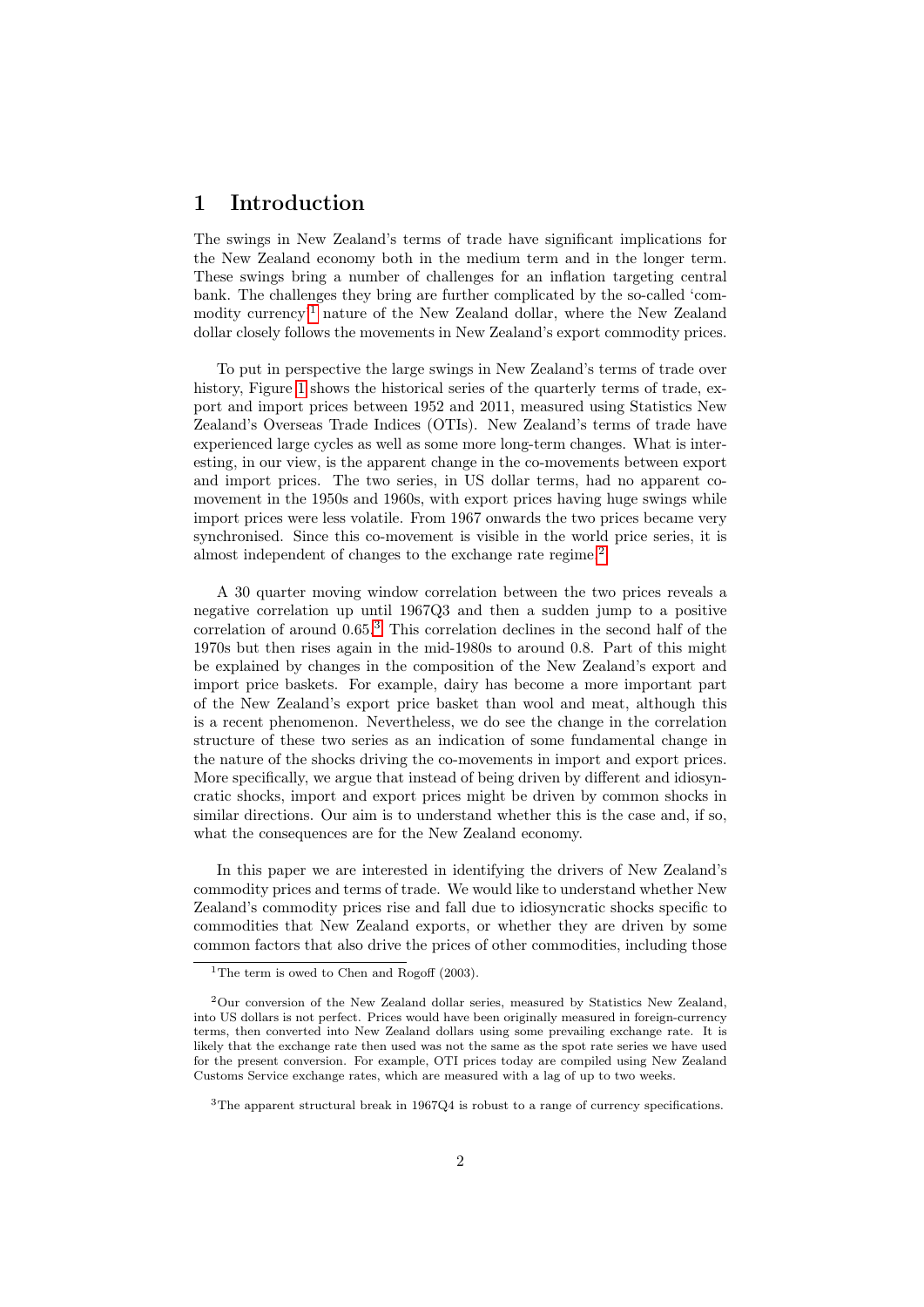that the New Zealand imports. These are important questions since the effects of changes in export and import prices, and hence the terms of trade, on the New Zealand economy are dependent on what kinds of shocks are driving such changes. Kilian (2009) shows, for example, that in the case of oil prices, the effects depend on the underlying nature of the shock. For example, the shock might be a pure New Zealand export price specific shock or a common shock where import and export prices increase together.



<span id="page-2-0"></span>Figure 1: Terms of Trade, Export and Import Prices

For many countries, the most important effects of rising commodity prices would be about the trade-off between rising inflation and falling output due to negative income effects. However, for a commodity exporter such as New Zealand the effects are likely to be different and to arrive via different channels. One of the most important effects of a commodity price shock would be felt in exporters' incomes. This would likely be combined with a negative income ef-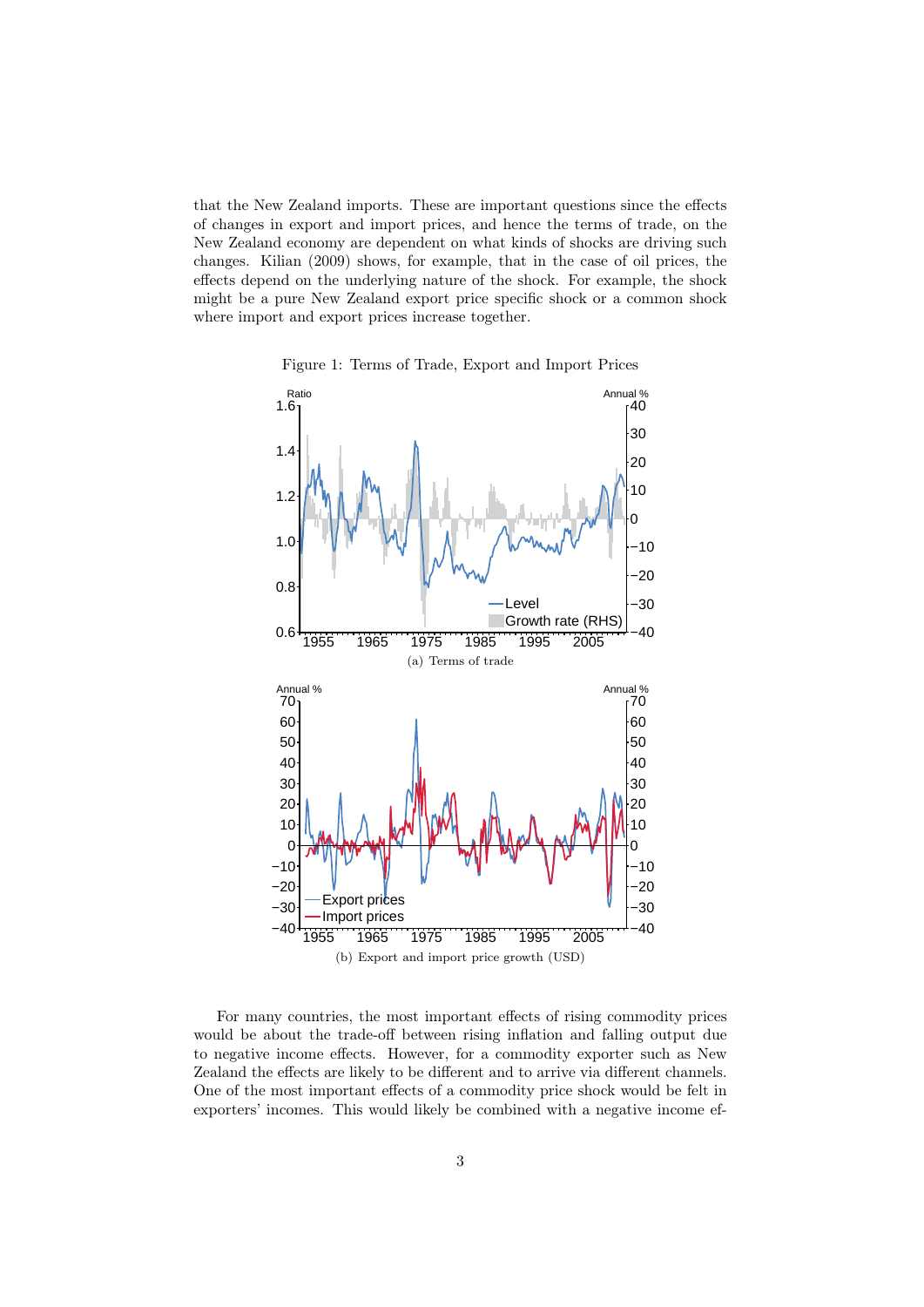fect upon households, particularly if the shock is common to export and import prices. Moreover, New Zealand's currency is a so-called 'commodity currency' so shifts in commodity prices and terms of trade may also have significant influence over the exchange rate in New Zealand.

To address these issues we identify three world shocks that, we postulate, drive New Zealand's export and import prices. Specifically, we estimate a small open economy Bayesian vector autoregression (BVAR) to identify the international shocks with sign restrictions. We identify only international shocks, as New Zealand is a price taker with its import and export prices determined in the world market. We find that the most important shocks are the common demand and supply shocks, with the former being the most dominant. We find that the shock that is specific to New Zealand's exports is not a dominant one. Our results indicate that, when thinking about the terms of trade, it is important to consider how the underlying shocks may affect both export and import prices, as we find that export prices seldom shift in isolation.

The remainder of the paper is structured as follows. Section 2 discusses the literature and the issue in more detail. Section 3 introduces the empirical methodology and the identification strategy. Section 4 presents results and section 5 concludes.

# 2 Literature review

There has been a long literature on the co-movement of commodity prices (or lack of it), which, to our knowledge, dates back to Pyndyk and Rotemberg (1987) where they term the co-movement in commodity prices "excessive" based on the fundamental drivers of commodity prices. Cashin and McDermott and Scott (1999) on the other hand, by using a concordance measure of co-movement, argue that co-moving commodity prices are a myth, at least in their sample. However, in the last decade or so the co-movement in commodity prices seems to have been more pronounced. Vansteenkiste (2009) has argued that commodity prices do exhibit some strong co-movements, measured using dynamic factor models wherein a few common factors explain a significant proportion of the variation across commodity prices.

One of the reasons put forward for the increased co-movement in commodity prices over recent years is that they are driven by common factors, possibly linked to the entry of a number of large emerging economies into the industrialisation phase, particularly China. The increased dominance of these countries in world demand for commodities, soft or hard, means that there might well be a shift in the drivers of commodity prices leading to more synchronised price movements.

A prototype commodities model would have three fundamental shocks for a particular commodity (Deaton and Laroque 2003, Kilian 2009): A commodityspecific demand shock, a world demand shock and a commodity-specific supply shock. A positive commodity-specific demand shock would increase the price of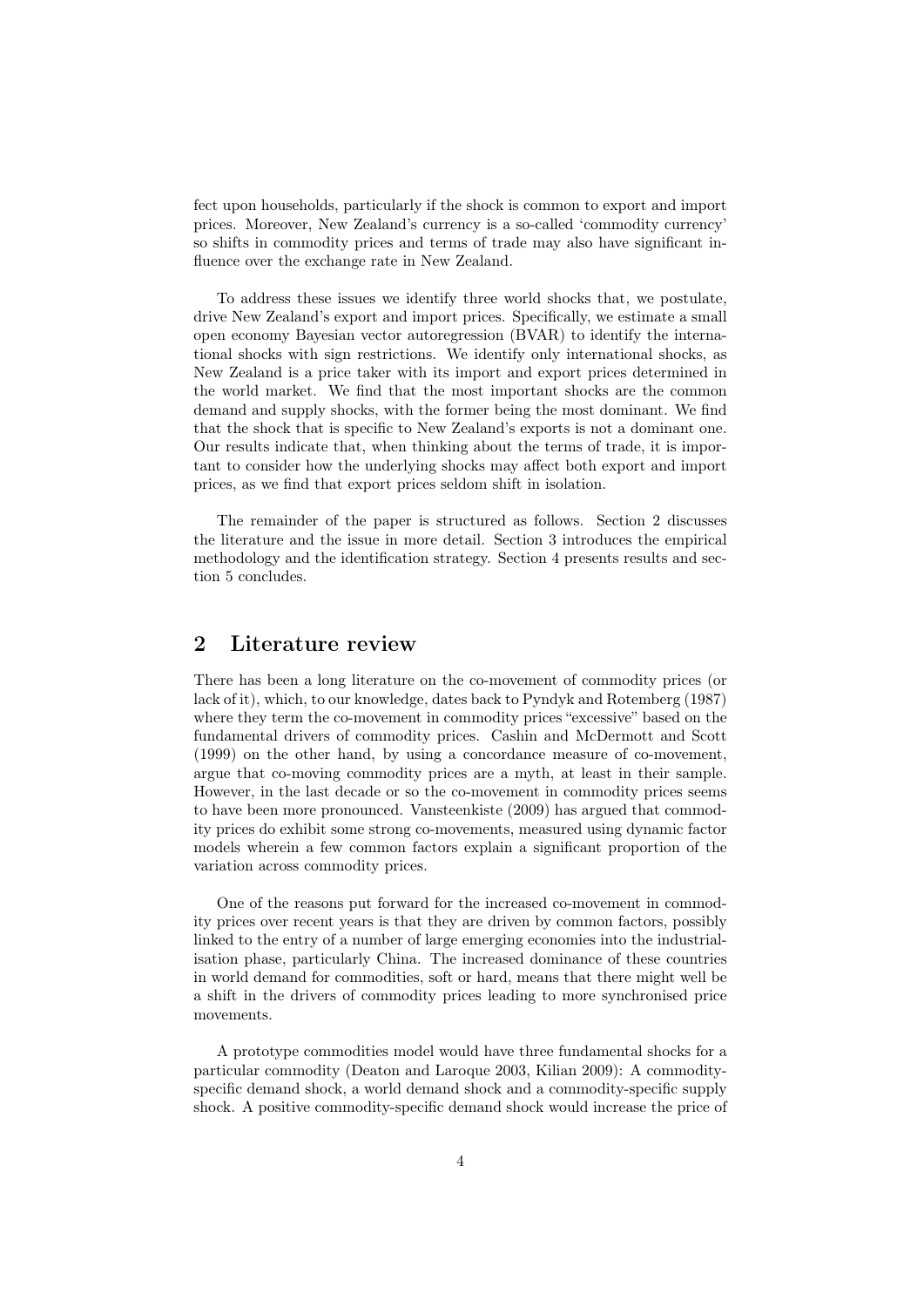the commodity while having no effect on the prices of other commodities. In the case of New Zealand this might be a shock to the demand for dairy products from overseas. Foreign buyers might have a change in their preferences towards dairy or New Zealand dairy products. This kind of a commodity price shock would have very different implications for the New Zealand economy from other kinds of shocks that drive commodity prices.

A world demand shock is a shock to incomes and would also increase the price of the commodity in question. However, this kind of shock would have implications for the prices of all other commodities. In the case of New Zealand, this kind of shock would increase the price of dairy products, for example, and also increase the prices of imported commodities such as oil. Therefore it is important to empirically find out what would be the likely effects of such a shock on import and export prices, and hence the net effect on the terms of trade.

The third shock is on the supply side of the commodity in question. Such a shock is not always easy to identify, mainly due to data restrictions. Data is not available on the world production of many commodities at quarterly frequency. The most available production data is for oil, and at monthly frequency this only goes back to 1970s. Many metals, minerals and some agricultural commodities have production data going back to 1900 at annual frequency, but this is insufficient for detailed commodity supply modelling. As a result, we are unable to identify a commodity-specific supply shock. Kilian (2009) uses oil production data to accurately identify an oil supply shock, but nonetheless finds that world demand shocks are dominant.

Jääskelä and Smith (2011) propose an additional shock (or a slight change to the commodity-specific demand shock) that aims to capture the integration of emerging economies into the world economy. Such a shock is assumed to put positive pressure on Australian export prices while putting downward pressure on import prices, due to cheaper imports supplied by these emerging economies, such as China.

### 3 Model

We follow the method of Jääskelä and Smith (2011) in estimating the following sign-restricted VAR:

$$
\begin{bmatrix} w_t \\ d_t \end{bmatrix} = \alpha x_t + \sum_{k=1}^p A_k \begin{bmatrix} w_{t-k} \\ d_{t-k} \end{bmatrix} + B \begin{bmatrix} \epsilon_t^w \\ \epsilon_t^d \end{bmatrix}
$$

In this notation,  $w_t$  and  $d_t$  are respectively vectors of world and domestic (New Zealand) variables (see section [3.1](#page-5-0) below);  $x_t$  is a vector of exogenous variables; and  $B$  is the contemporaneous impact matrix of the (mutually uncorrelated) shock vectors  $\epsilon_t^w$  and  $\epsilon_t^d$ .

The reduced-form parameter matrices  $A_k$  (together with  $\alpha$ ) are estimated using a Bayesian approach with the Gibbs sampler (see section [3.2\)](#page-6-0). Each  $A_k$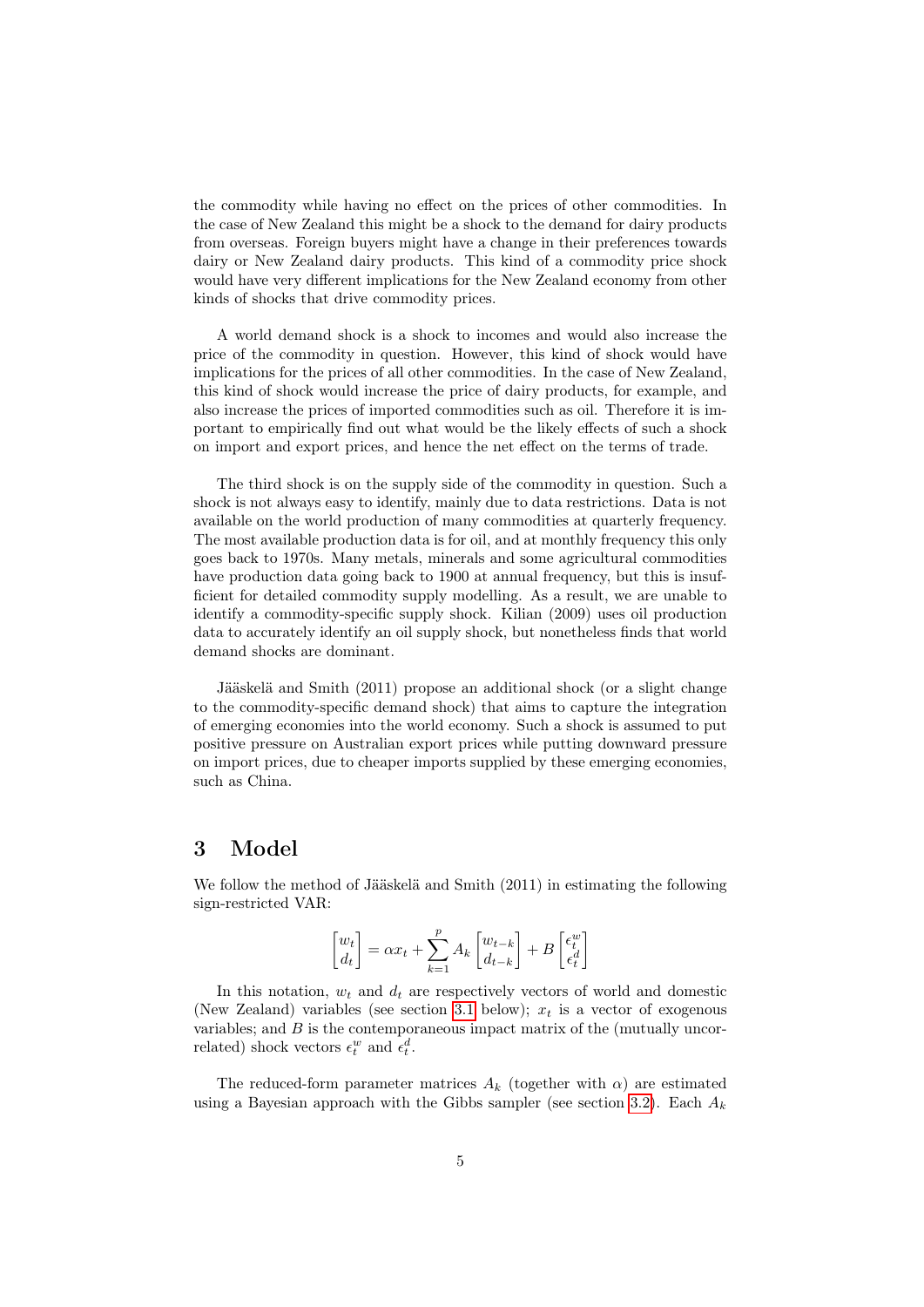is restricted to be block lower triangular to enforce the block structure of the model, so that lags of New Zealand variables do not affect world variables. This is to satisfy the assumption that the New Zealand is a price taker and its import and export prices are determined in the world market, with no spillover from New Zealand variables to world variables. The impact matrix  $B$  is found using a sign-restriction algorithm, and is also restricted to be block lower triangular, thus extending the small open economy assumption to the contemporaneous period (see section [3.3\)](#page-6-1).

#### <span id="page-5-0"></span>3.1 Specification and data

We specify the data in quarterly growth rates, as follows.

$$
w_t = (\pi_t^c, \Delta y_t^w, \pi_t^w, \pi_t^m, \pi_t^x)'
$$
  
\n
$$
d_t = (\Delta y_t^d, \pi_t^d, i_t^d, \Delta e_t)'
$$
  
\n
$$
x_t = \begin{cases} \begin{bmatrix} 1 & 0 \end{bmatrix}' & \text{before } 1992 \text{Q1} \\ \begin{bmatrix} 1 & 1 \end{bmatrix}' & \text{subsequently} \end{cases}
$$

In the world block,  $\pi_t^c$  is world commodity price inflation,  $\Delta y_t^w$  is growth in world GDP,  $\pi_t^w$  is world CPI inflation,  $\pi_t^m$  is import price inflation, and  $\pi_t^x$  is export price inflation. For world GDP and world CPI we use the Reserve Bank of New Zealand's in-house measures, which are constructed using a weighted set of 16 trading partner economies<sup>[4](#page-0-0)</sup>. Import and export prices are New Zealand's OTI import and export prices. To abstract from exchange rate fluctuations, we express all prices as world prices, with import and export prices deflated by the trade-weighted index (TWI), and commodity prices by the USD/SDR exchange rate.

Instead of including the terms of trade as variable in its own right, we specify the model to include import and export prices separately. This decision was made to reflect our belief that, far from being driven by 'terms of trade shocks', the terms of trade are driven by shocks that act independently upon import and export prices.

For a consistent measure of commodity prices, we use the first principal component extracted from a dataset of 51 price series. Of these, 49 are individ-ual commodity prices measured by the International Monetary Fund<sup>[5](#page-0-0)</sup>, and the

 $4$ The economies used are: United States, euro area, United Kingdom, Canada, Japan, China, India, Philippines, Thailand, Indonesia, Malaysia, Taiwan, Hong Kong, Singapore, Korea, Australia.

<sup>5</sup>The commodities included are: Aluminum, Bananas, Barley, Beef, Coal, Cocoa beans, Coffee arabica, Coffee robusta, Rapeseed oil, Copper, Cotton, Fishmeal, Groundnuts (peanuts), Hides, Iron ore, Lamb, Lead, Soft Logs, Hard Logs, Maize (corn), Nickel, Oil (average Brent), Crude Oil (petroleum) Brent, Oil (Dubai), Crude Oil (petroleum) WTI, Olive Oil, Oranges, Palm oil, Swine (pork), Poultry (chicken), Rice, Rubber, Fish (salmon), Hard Sawnwood, Soft Sawnwood, Shrimp, Soybean Meal, Soybean Oil, Soybeans, Sugar (free market), Sugar (U.S. import), Sunflower oil, Tea, Tin, Uranium, Wheat, Wool coarse, Wool fine,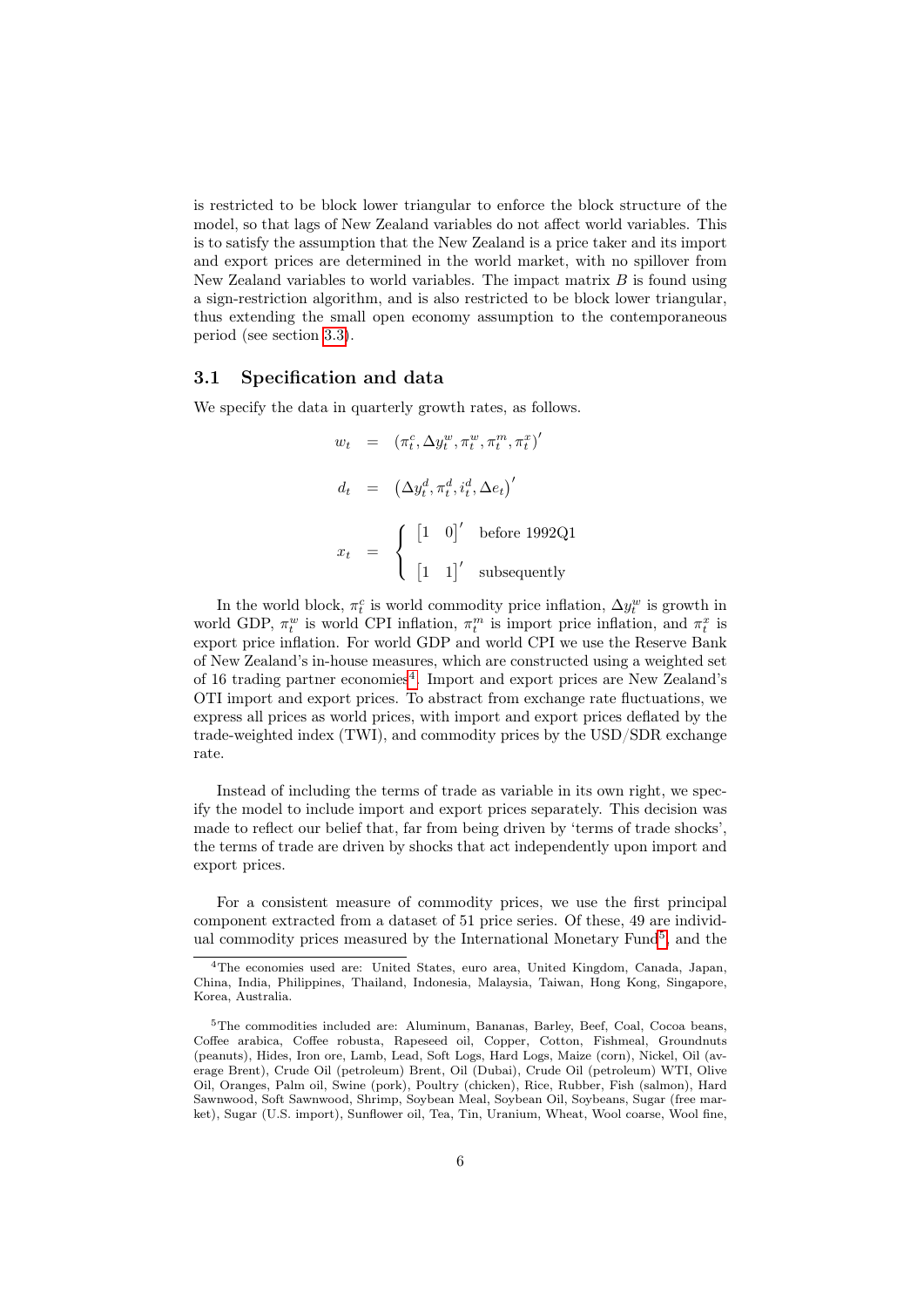other two are New Zealand's OTI export and import prices, converted to world terms. The OTI prices are included to force the first principal component to have the highest possible comovement with the prices that are relevant to New Zealand.

In the New Zealand block,  $\Delta y_t^d$  is growth in New Zealand GDP,  $\pi_t^d$  is New Zealand CPI inflation,  $i_t^d$  is the nominal 90-day interest rate (as a level), and  $\Delta e_t$  is nominal exchange rate appreciation, measured using the trade-weighted index (TWI).

The exogenous vector,  $x_t$ , includes a constant term and a dummy variable that captures the move to inflation targeting in 1992.

The sample period is 1987Q2 to 2011Q4. Results are reported for a lag length of  $p = 4$ .

### <span id="page-6-0"></span>3.2 Estimation

We estimate the parameters using 100,000 draws of the Gibbs sampler, and retain the last  $20,000$ <sup>[6](#page-0-0)</sup> A Minnesota prior<sup>[7](#page-0-0)</sup> is imposed upon the parameter estimates, with hyperparameters  $\begin{bmatrix} \beta & \lambda_1 & \lambda_2 & \lambda_3 & \lambda_4 \end{bmatrix} = \begin{bmatrix} 0.9 & 0.9 & 0.9 & 0.8 & 1.0 \end{bmatrix}$ . Here,  $\beta$  is the prior mean on the AR(1) parameter in each equation;  $\lambda_1$  is an overall tightness parameter;  $\lambda_2$  controls the tightness of parameters on independent variables in each equation;  $\lambda_3$  controls the rate at which parameters on higher lags of all variables tend toward zero; and  $\lambda_4$  controls the tightness of parameters on the exogenous variables in  $x_t$ . Note that the selection of  $\beta = 0.9$ implies a prior belief that each variable is very persistent, but not unit root.

We deviate from the usual structure of the Minnesota prior in order to enforce the block structure of the model. On all parameters that would violate this block structure if nonzero – that is, the coefficients on New Zealand variables in world equations – we set a very tight prior of zero (specifically, the priors for these parameters have mean zero and variance  $10^{-9}$ ). This approach has the advantage that the symmetry of the VAR equations is maintained, meaning that the system can be initially estimated equation-by-equation using OLS, while still effectively placing zero restrictions on some parameters.

### <span id="page-6-1"></span>3.3 Identification

We identify the structural shocks in the world block of the VAR using sign restrictions. Sign restrictions have become a popular means of shock identification in structural VAR literature, dating back to Faust (1998), Peersman (2005) and Uhlig (2005). Sign restrictions can be imposed on a few horizons, or a single horizon. In our paper we place the sign restrictions on the contemporaneous quarter only. Fry and Pagan (2011) reviews this literature critically

Zinc. Data was sourced from http://www.imf.org/external/np/res/commod/index.aspx.

<sup>6</sup>Evidence on the convergence of the Gibbs sampler is available upon request.

<sup>7</sup>See the appendix for full prior specification.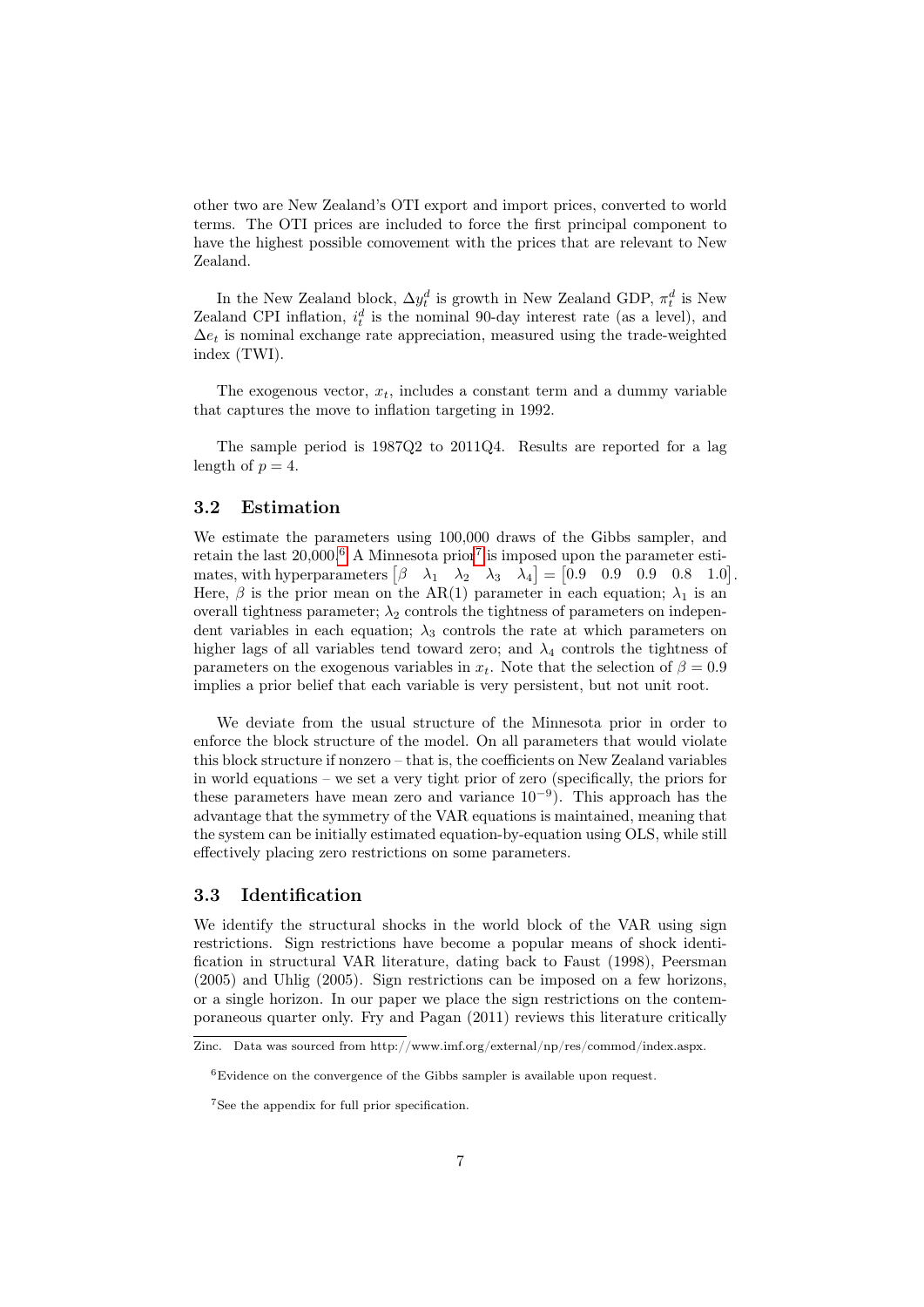and identifies a number of shortcomings, some of which we address in this paper.

We use a sign restriction algorithm similar to that used by Mumtaz and Sunder-Plassmann (2010). The identified shocks are specified in terms of their effects on world-block variables, with the domestic block left unrestricted. The sign restriction scheme is described in Table [1](#page-7-0) below. Although there are five variables in the world block, we identify only three shocks. In order to address the Fry and Pagan (2011) criticism of multiple shocks, we restrict the other world shocks not to have the identical signs to the ones we impose.

Consistent with the small open economy assumption, we restrict the contemporaneous impact matrix  $B$  and lag matrices  $A_k$  to be block lower triangular.

|               | Commodity<br>factor              | GDP                      | <b>CPI</b> | World World Import<br>prices | Export<br>prices                 |
|---------------|----------------------------------|--------------------------|------------|------------------------------|----------------------------------|
| World demand  | $\hspace{0.1mm} +\hspace{0.1mm}$ |                          |            |                              | $\hspace{0.1mm} +\hspace{0.1mm}$ |
| World supply  | $\overline{\phantom{0}}$         | $\overline{\phantom{a}}$ |            |                              | $\overline{\phantom{0}}$         |
| Globalisation |                                  |                          |            | _                            |                                  |

<span id="page-7-0"></span>Table 1: Sign Restrictions

The 'world demand' shock is a shock that is common to import and export prices. As discussed in section [1,](#page-1-0) this shock is specified to increase the prices of all commodities, as well as New Zealand's import and export prices. This shock can be thought of a global business cycle shock: the global economy booms and positively affects all prices in the contemporaneous period. Consequently, full specification of this shock also requires a positive restriction on world activity.

The 'world supply' shock is specified in such a way that it may be common to import and export prices if the data support such commonality. The supply shock may be thought of as an idiosyncratic shock to commodity prices, which may be a commodity supply shock (as discussed in the introduction, commodity supply shocks cannot be modelled explicitly). This shock increases commodity prices and contemporaneously reduces world GDP via a negative income effect. This shock is also restricted to increase New Zealand's export prices, while the effects on world CPI and import prices are left unrestricted.

The third shock drives import and export prices in opposite directions, and hence is the only shock that is specific to New Zealand's export commodities. This shock, which is labelled a 'globalisation' shock by Jääskelä and Smith (2011), attempts to capture the entry of large emerging economies onto the world stage. Such entry is postulated to have three distinct effects: world GDP increases as the world economy is now bigger; New Zealand's export prices increase as the new entrant creates excess demand for primary products; New Zealand's import prices decrease as the new entrant supplies the world with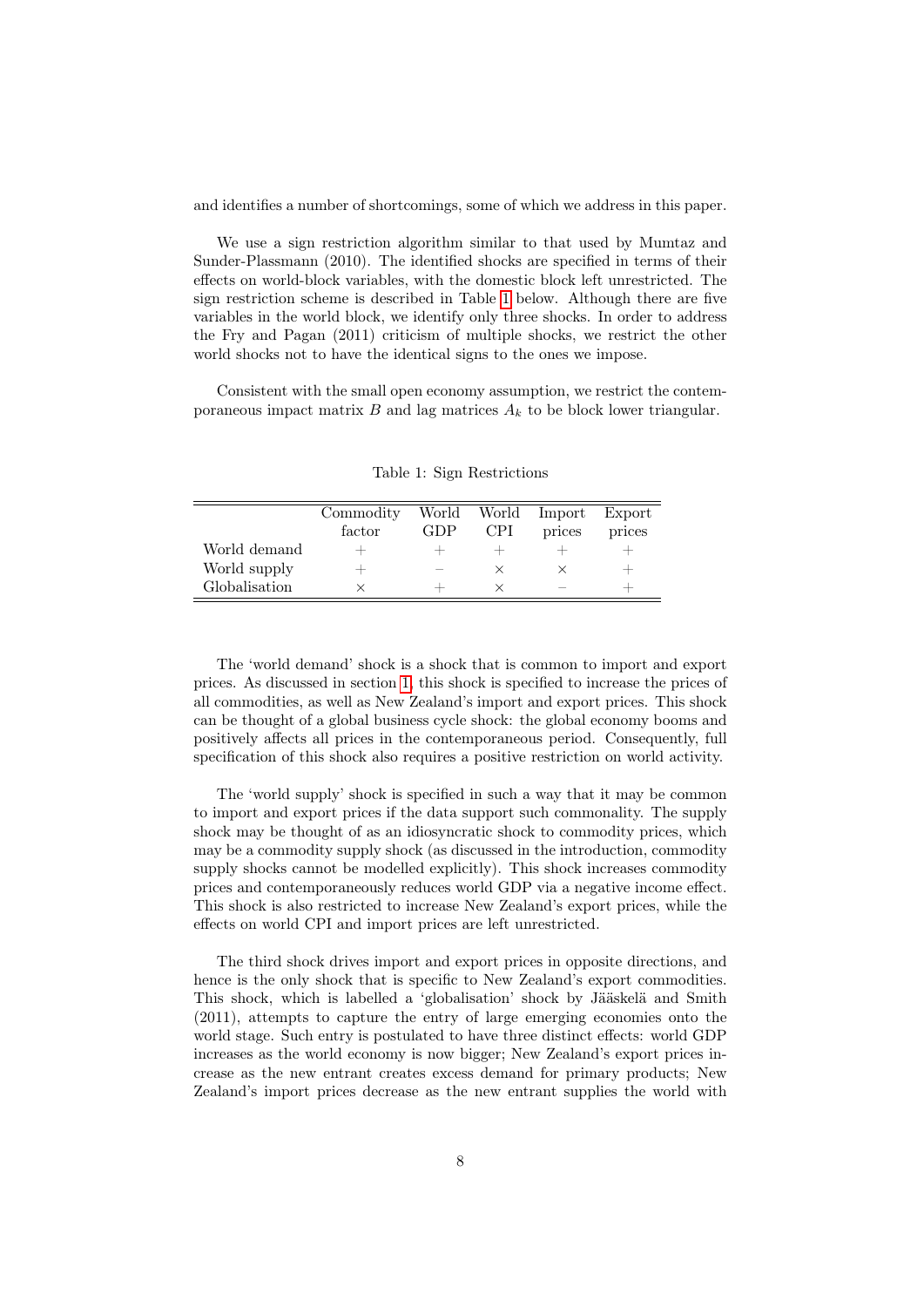low-cost manufactures. The sign restrictions for this shock are specified accordingly, with the other two world variables left unrestricted.

The globalisation shock is the only one that restricts the response of the terms of trade. We remain agnostic on the effect of the other two shocks upon the terms of trade.

### 4 Results

In this section we discuss the results. We will first look at impulse responses (section [4.1\)](#page-8-0). Then we turn to forecast error variance decompositions (section [4.2\)](#page-12-0) and the historical decompositions for selected variables (section [4.3\)](#page-15-0).

#### <span id="page-8-0"></span>4.1 Impulse Responses

This section reports impulse responses to the three identified shocks in quarterly log differences (except for the domestic interest rate, which is reported in percentage point levels throughout). For each shock and variable we report two 'median' impulse responses: the pointwise median as a heavy red line, and as a light blue line, the single impulse response nearest to the pointwise median across all variables. This is similar to the 'median target' measure proposed by Fry and Pagan (2011), and is included to ensure that a single model is used to compare the impulse responses for each shock.

We start with the world demand shock (or world business cycle shock), which we identified as a shock that increases world economic activity and prices. Figure [2](#page-9-0) shows the impulse responses of the world variables to this shock. This shock is associated with an increase in both activity (world GDP) and all the prices: commodity factor, world CPI, and New Zealand's import and export prices. Interestingly, New Zealand's import prices rise more than New Zealand's export prices initially. As a result New Zealand's terms of trade falls. However, the export price rise is much more persistent, which leads to an increase in the terms of trade in the medium term. This could be due to the fact that New Zealand's import basket includes oil, which is more volatile in nature and can over-respond to shocks at times.

Figure [3](#page-10-0) shows the impulse responses of the domestic New Zealand variables to the same shock. New Zealand's GDP increases significantly, although possibly not as much as one might have expected. Given New Zealand is a commodity exporter, why is the net effect on New Zealand GDP rather weak? We believe this is due to a few opposing effects. The increase in world prices, as well as in New Zealand's own CPI, leads to a negative income effect. Vasishtha and Maier (2011) find evidence for a similar negative income effect in the case of Canada. Moreover, the increased activity and inflation would lead to a response by the central bank, as we can see in the rise in domestic interest rates. On top of this, the increased terms of trade and interest rates lead to a rise, although short lived, in the exchange rate, which dampens net exports and puts further downward pressure on GDP.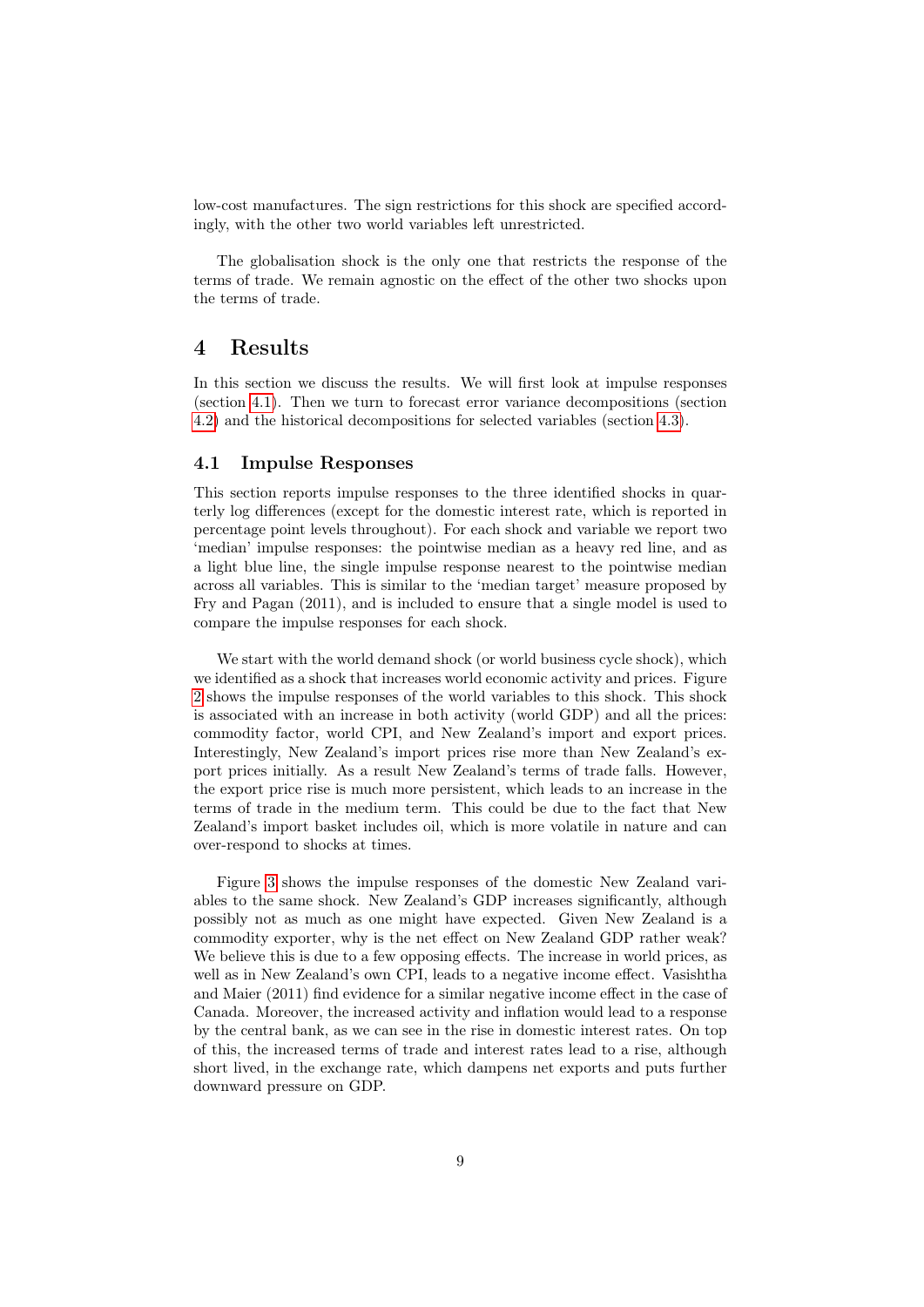

<span id="page-9-0"></span>Figure 2: Impulse response functions – World to demand shock

The positive effect coming from a positive demand shock, despite the conventional wisdom, is something that has not been found in the data previously. Buckle et al (2002) for example finds a negative terms of trade effect coming from the world demand shock, and an insignificant response of New Zealand GDP. Haug and Smith (2007) finds an insignificant response in New Zealand GDP, which becomes significant only after almost 4 years. Karagedikli and Thorsrud (2010) finds, by using a factor-augmented VAR, that the net effect on New Zealand GDP was small and negative after the endogenous responses of the exchange rate and the interest rates in the model. In this paper, on the other hand, we find that the net effect of a world demand shock on New Zealand GDP is positive – but small and short-lived. The weight of evidence, therefore, would appear to indicate that there is little reason to expect a large increase in New Zealand GDP following a positive world demand shock.

Figure [4](#page-11-0) shows the impulse responses to a world supply shock. When there is a world supply shock this is associated with a sharp increase in the commodity factor and a sharp and persistent fall in world GDP arising from the negative income effect. Both import and export prices increase as a result, although import prices were left unrestricted. The world CPI does not increase.

Although the response of world CPI might seem strange, two opposite effects are in force here. The increased commodity factor would be expected to increase world CPI given these items are part of the world CPI basket (although some of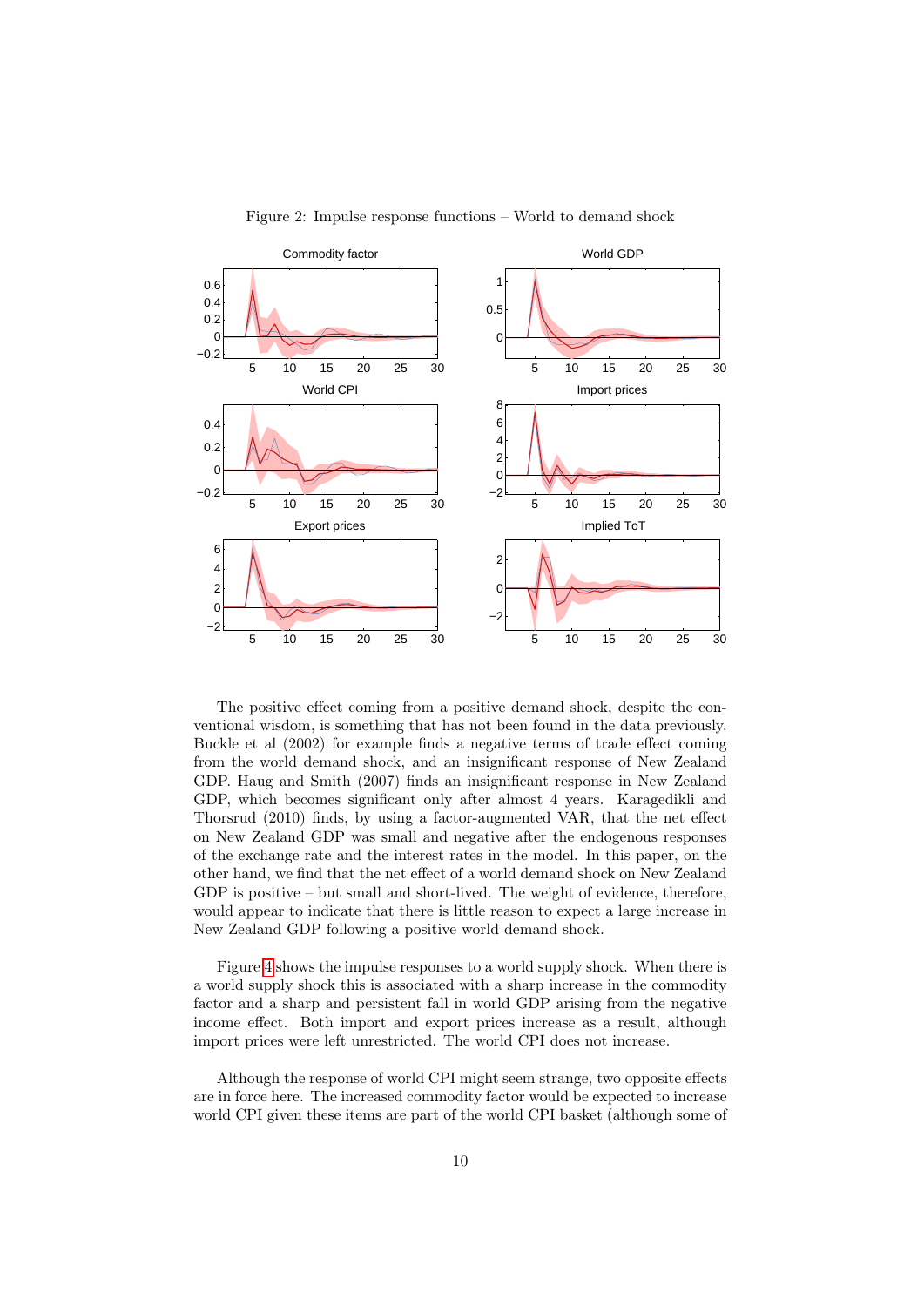the commodity variables we have, such as metals, minerals and energy prices, may not have a direct effect on consumer prices). At the same time, however, the negative income effect shrinks world GDP considerably and hence places downward pressure on world CPI from the demand side. Given how persistent is this fall in world GDP, the almost zero response of world CPI seems reasonable.



<span id="page-10-0"></span>Figure 3: Impulse response functions – Domestic to demand shock

Figure [5](#page-11-1) shows the responses of the domestic New Zealand variables to the same shock, the supply shock. New Zealand GDP falls sharply in response to this supply shock. Although New Zealand CPI increases initially, this is very short lived and the CPI does not change significantly after the first quarter. Given there is no persistent inflation effect the central bank lowers interest rates in response to the fall in output.

Figure [6](#page-12-1) shows the impulse responses of the world variable to the globalisation shock. This shock increases world activity as well as the commodity factor, although the latter is insignificant. However, the (sign-restricted) changes in export and import prices are significant, and the net effect on New Zealand's terms of trade is positive.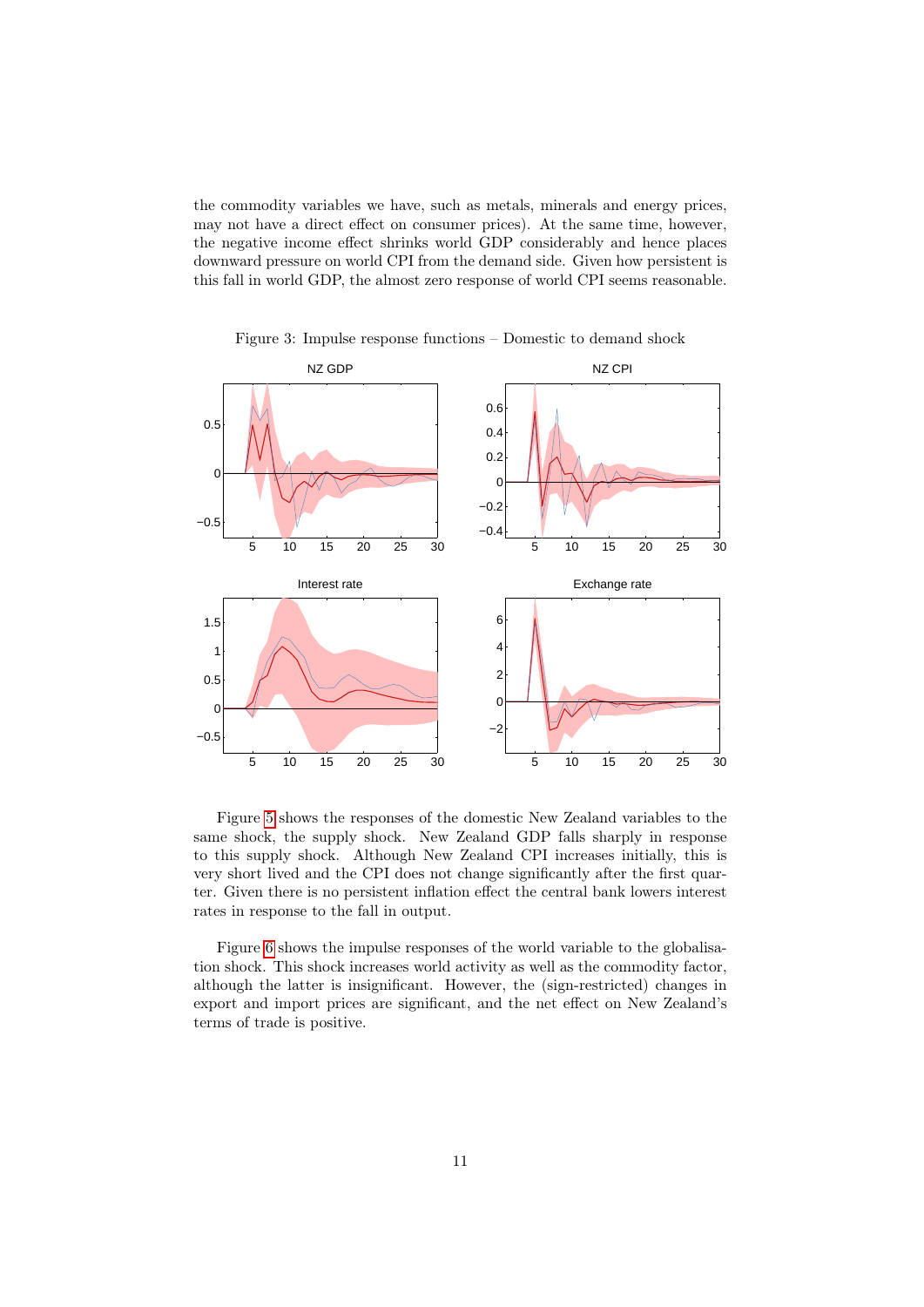

<span id="page-11-0"></span>Figure 4: Impulse response functions – World to supply shock

<span id="page-11-1"></span>Figure 5: Impulse response functions – Domestic to supply shock

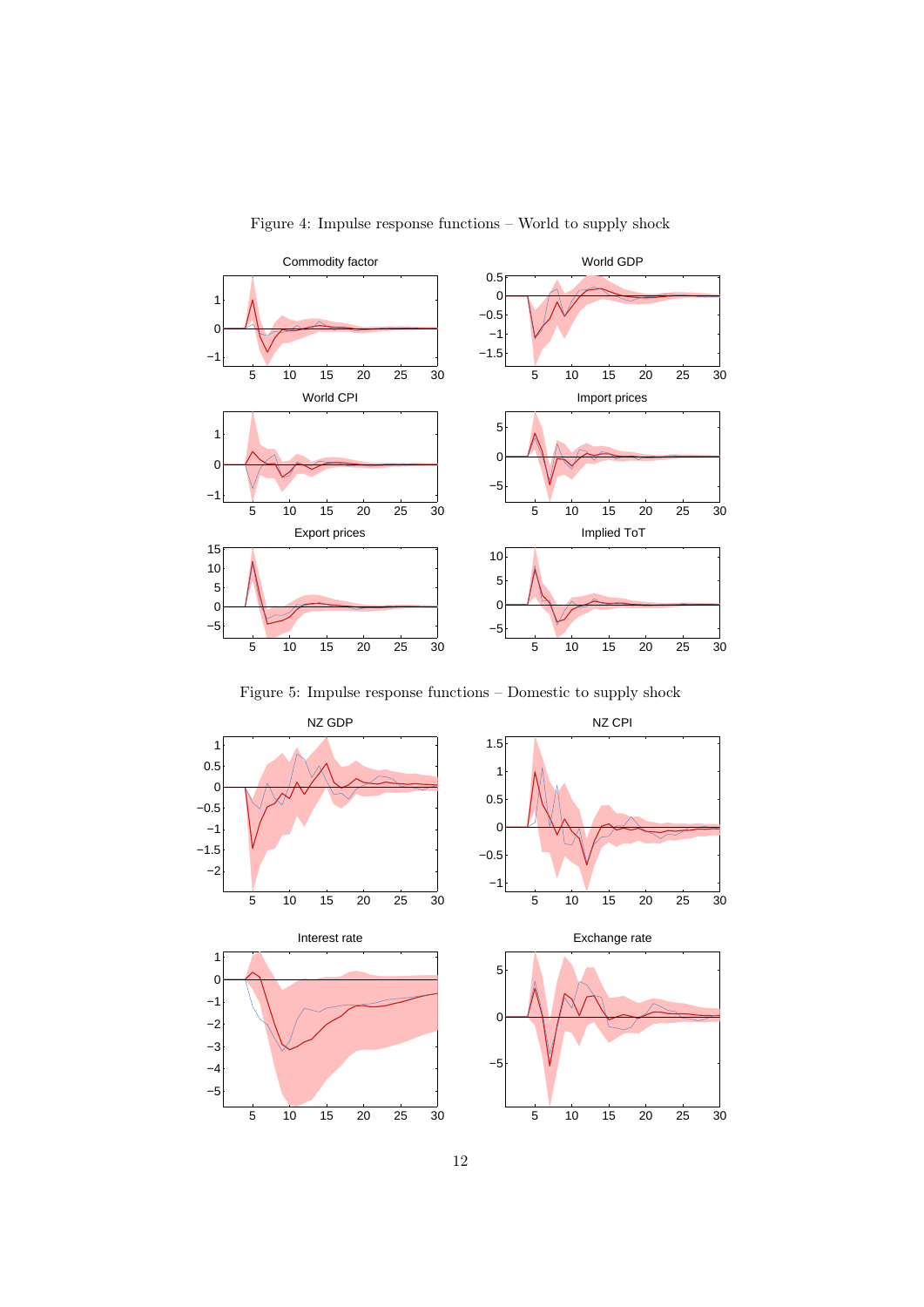

<span id="page-12-1"></span>Figure 6: Impulse response functions – World to globalisation shock

Figure [7](#page-13-0) shows the impulse responses of the domestic variables to this shock. Although the signs of the impulse responses seem reasonable, they are all insignificant. Moreover, the magnitudes are very small. As we will see in the historical decompositions, this shock does not appear to be supported much in the data as a key driver of either domestic New Zealand variables or import and export prices.

Buckle et al (2002) finds that a New Zealand export price shock contributes significantly to New Zealand's business cycles. Our results are at odds with their results as we find that it is hard to distinguish a shock specific to the New Zealand export prices, as most of the time it is a shock correlated with New Zealand's import prices. We believe this is one of the distinguishing features of our results: one needs to think of the shocks to New Zealand's export and import prices as common shocks, as opposed to shocks specific to either import or export prices alone.

### <span id="page-12-0"></span>4.2 Variance Decomposition

We now turn to forecast error variance decompositions. Figures [8](#page-14-0) and [9](#page-14-1) show the contributions of each of the shocks we identified to the unconditional variance of different series in our model. The posterior mode of the retained Gibbs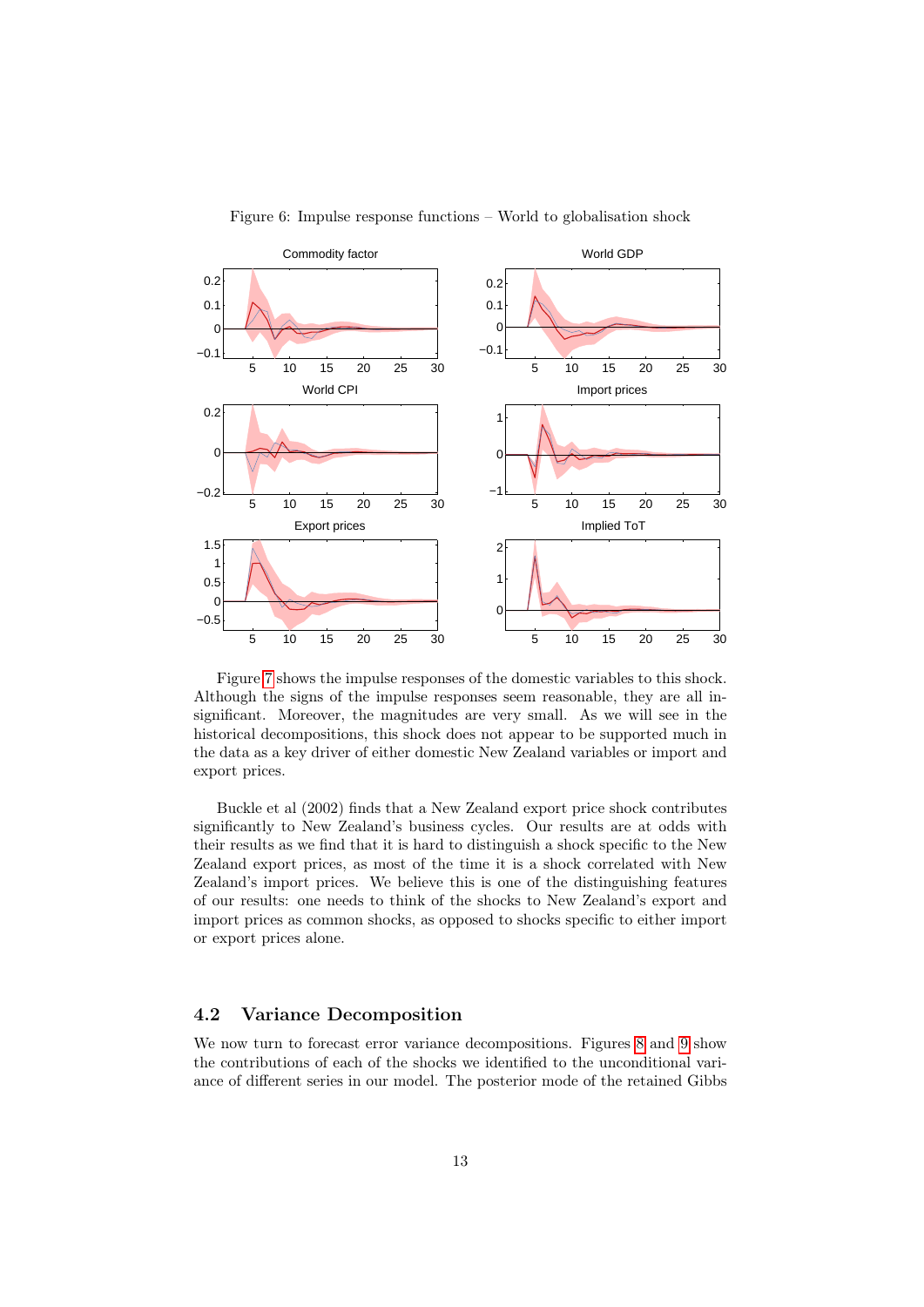

<span id="page-13-0"></span>Figure 7: Impulse response functions – Domestic to globalisation shock

draws is used for the decompositions in both this and the next section.<sup>[8](#page-0-0)</sup>

There is evidence that the three identified shocks do occur: the shocks we identified explain about 40 per cent of the variation in the commodity factor. World demand and globalisation shocks explain around 40 and 30 per cent, respectively, of the variation in world GDP. The world demand shock also appears to be the most important shock for both import and export prices, in particular for import prices (explaining around 60 per cent of the variation).

The identified world shocks are less important for New Zealand variables, as New Zealand shocks have a significant influence in the New Zealand block. For example the world shocks we identified seem to explain only around 20 per cent of the variation in the New Zealand GDP, while explaining around 30 per cent of the CPI. However, interestingly for the New Zealand dollar exchange rate they account for around 40 per cent of the variation.

<sup>&</sup>lt;sup>8</sup>Results for the credible bands are available from the authors upon request.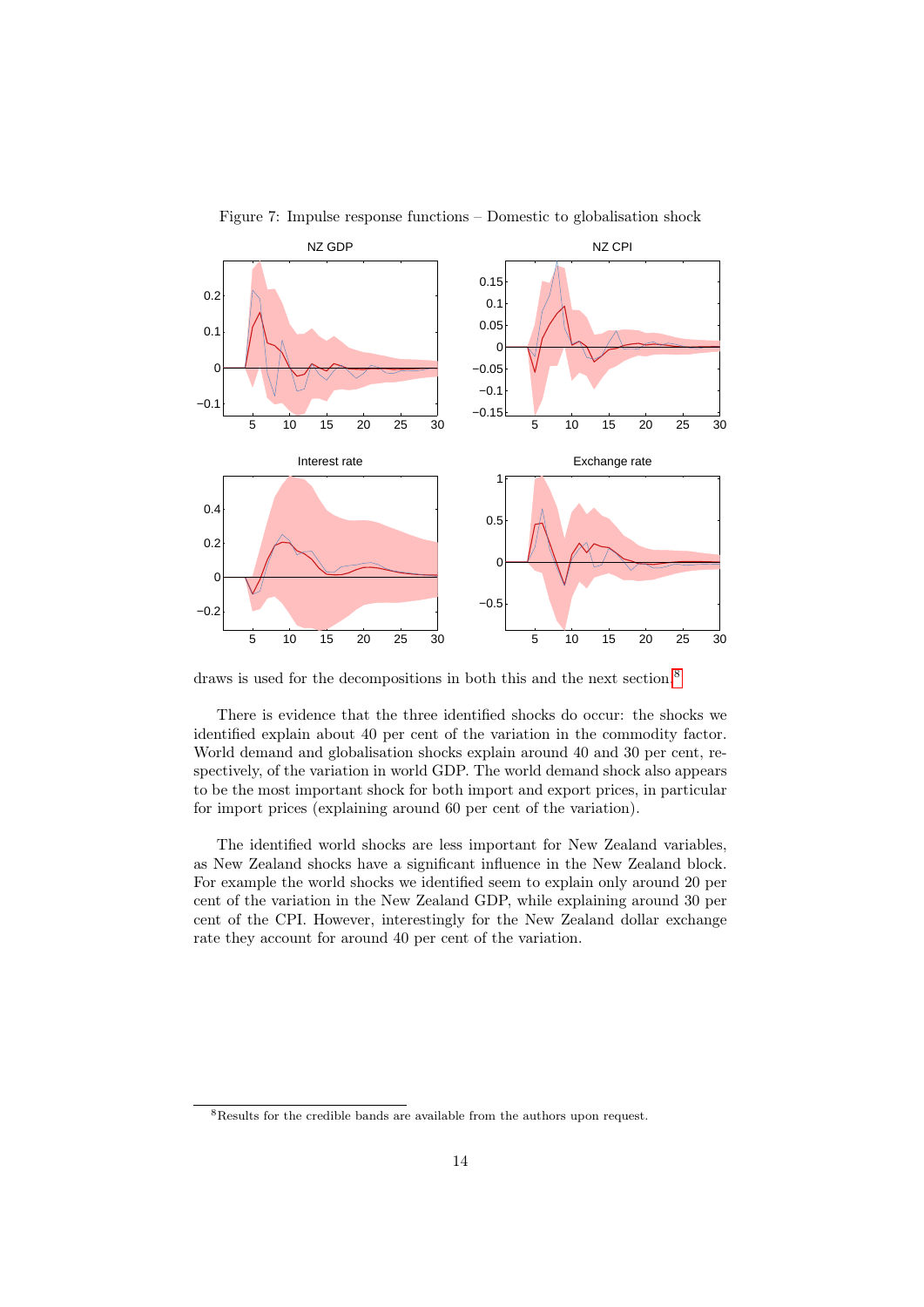## <span id="page-14-0"></span>Figure 8: FEVD – World



<span id="page-14-1"></span>Figure 9: FEVD – Domestic

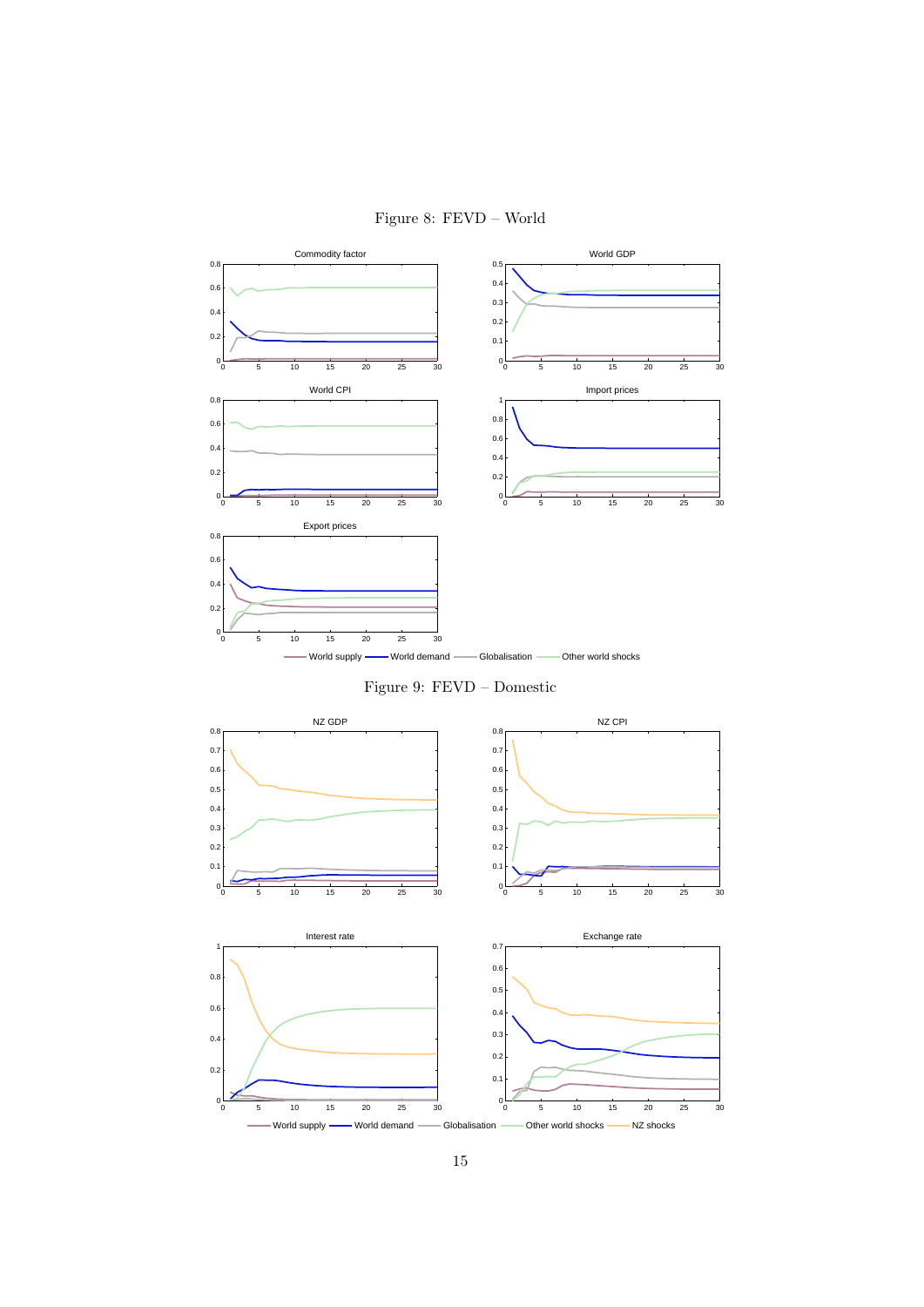### <span id="page-15-0"></span>4.3 Historical Decompositions

Impulse response functions are useful for understanding the effects of different shocks in isolation. However, we are also interested in how each of these shocks might have contributed to the movements of variables at different points in history. Historical decompositions are useful in understanding the historical contributions of different shocks to each variable.

This section presents decompositions of selected variables over history in quarterly log differences. Again, the draw used is the posterior mode of the retained Gibbs draws. A new identification matrix was re-created from the residuals of this particular draw, in order to force the decomposed shocks to match the residuals in magnitude.

Figure [10](#page-17-0) shows the historical decomposition for world GDP. What this figure shows is that most of the variation in world GDP over the sample is explained by two main shocks: world demand and world supply shocks. In particular the contribution of world demand shocks to world GDP was very strong throughout the 1990s and 2000s. The two large global recessions – the 1997-1998 recession following the Asian crisis, and the post GFC recession – are both explained by world demand shocks. However, as one would expect, the more recent recession has a large 'other' shock element as well, which is probably due to the financial shocks that we are not taking into account in our model. Moreover, the recoveries from both of these recessions are driven by world demand shocks. 'Other shocks' have been pushing world GDP down in the last year or two, which again we think might be related to financial shocks.

Figure [11](#page-18-0) shows the historical decomposition of the terms of trade. Changes in New Zealand's terms of trade are largely driven by the world demand, world supply and globalisation shocks. The strong run-up in New Zealand commodity prices prior to the crisis is partly world demand and partly a globalisation story. However, the fall in the terms of trade following the GFC is largely a world demand story.

Figure [12](#page-19-0) shows the historical decomposition of the commodity factor. Interestingly this factor is driven by all the shocks we estimate: world demand, world supply and the globalisation shock. The fall in this factor following the Asian crisis recession was mainly due to the world demand factor. However, as with world GDP, the fall in the commodity factor after the GFC is due to demand, globalisation and other shocks as well as some supply shocks.

Finally, in figure [13](#page-20-0) we look at the historical decomposition of New Zealand GDP. This would essentially tell us the contributions of the shocks we identified to the New Zealand business cycles over our sample. It appears that the New Zealand business cycle is driven largely by domestic shocks and partly by the international shocks we identified. Starting with the 1991 recession New Zealand, we see strong contributions from the domestic shocks and also international shocks. This is consistent with Buckle, Kim and McLellan (2003) that international shocks, domestic non-financial shocks, and monetary policy shocks were the main drivers behind the 1991 recession in New Zealand. The negative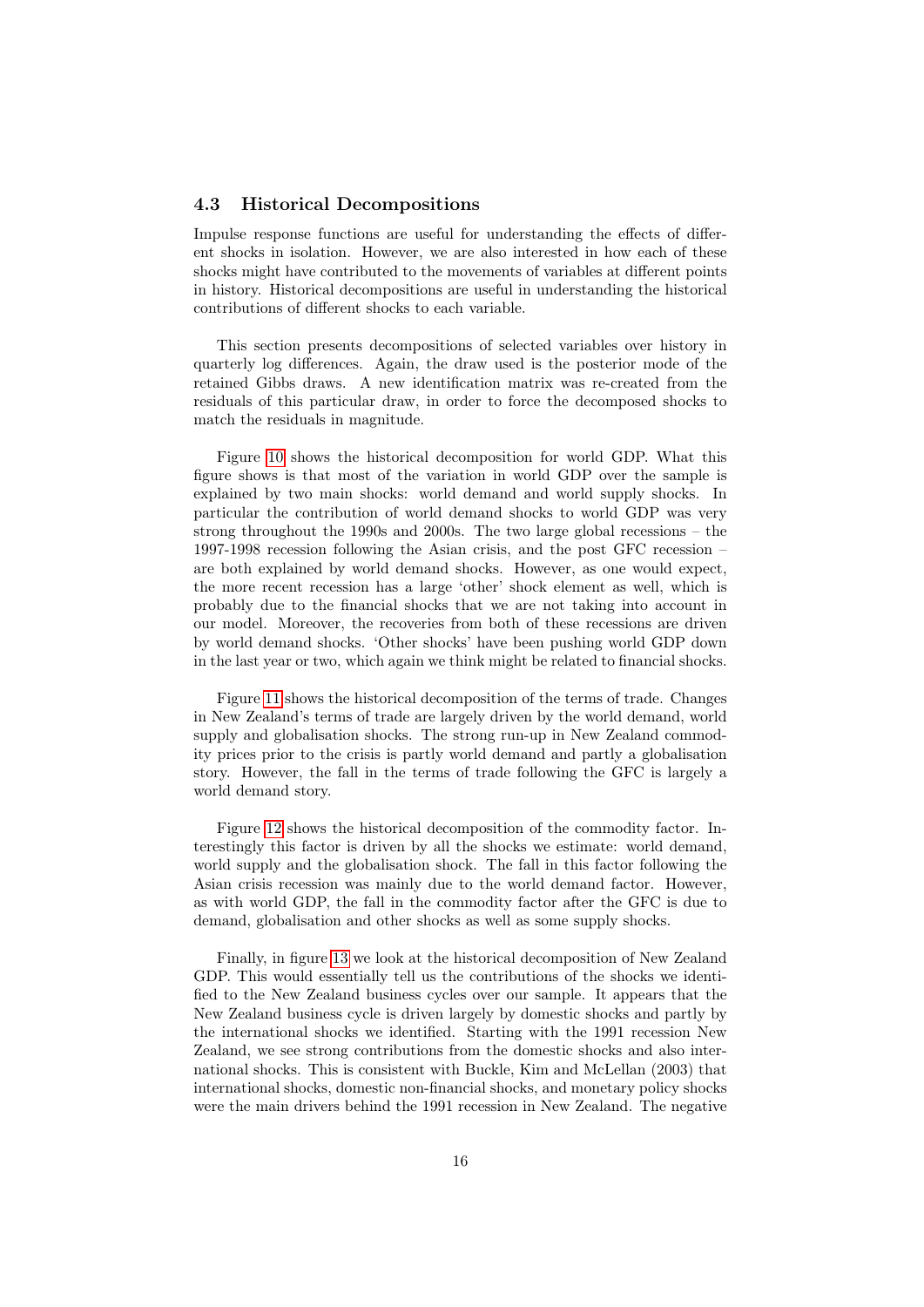role of the domestic shocks can be linked to two major events: one was the disinflation, the other was the fiscal tightening in the Budget of that year. The subsequent recovery also has a significant amount domestic shock component.

Two other interesting episodes are the 1997-1998 and the 2008-2009 recessions in New Zealand. The former has a large world demand shock component, which was the fall in demand for New Zealand products in Asia following the Asian crisis. However, at the earlier part of the recession there is also a large New Zealand shock element. As discussed in detail in Buckle et al (2002 and 2003), these shocks are related to drought and tight monetary policy under the MCI regime.

It is also interesting to see that the boom of the early/mid 2000s is mainly due to domestic shocks. This is consistent with our belief that the rising house prices and related wealth effects on consumption, and high inward migration, were the drivers of the domestic economy at the time. These factors were combined with low interest rates, at least in the earlier part of the boom. Interestingly, at the end of the sample, the domestic shocks are pulling New Zealand GDP down while the international shocks are pushing it up. This is consistent with weakness in the domestic economy stemming from deleveraging, tighter fiscal policy, and natural disasters.

One striking feature of the results as far as the drivers of the New Zealand business cycles are concerned is the large contribution of the domestic shocks, despite New Zealand being a small open economy.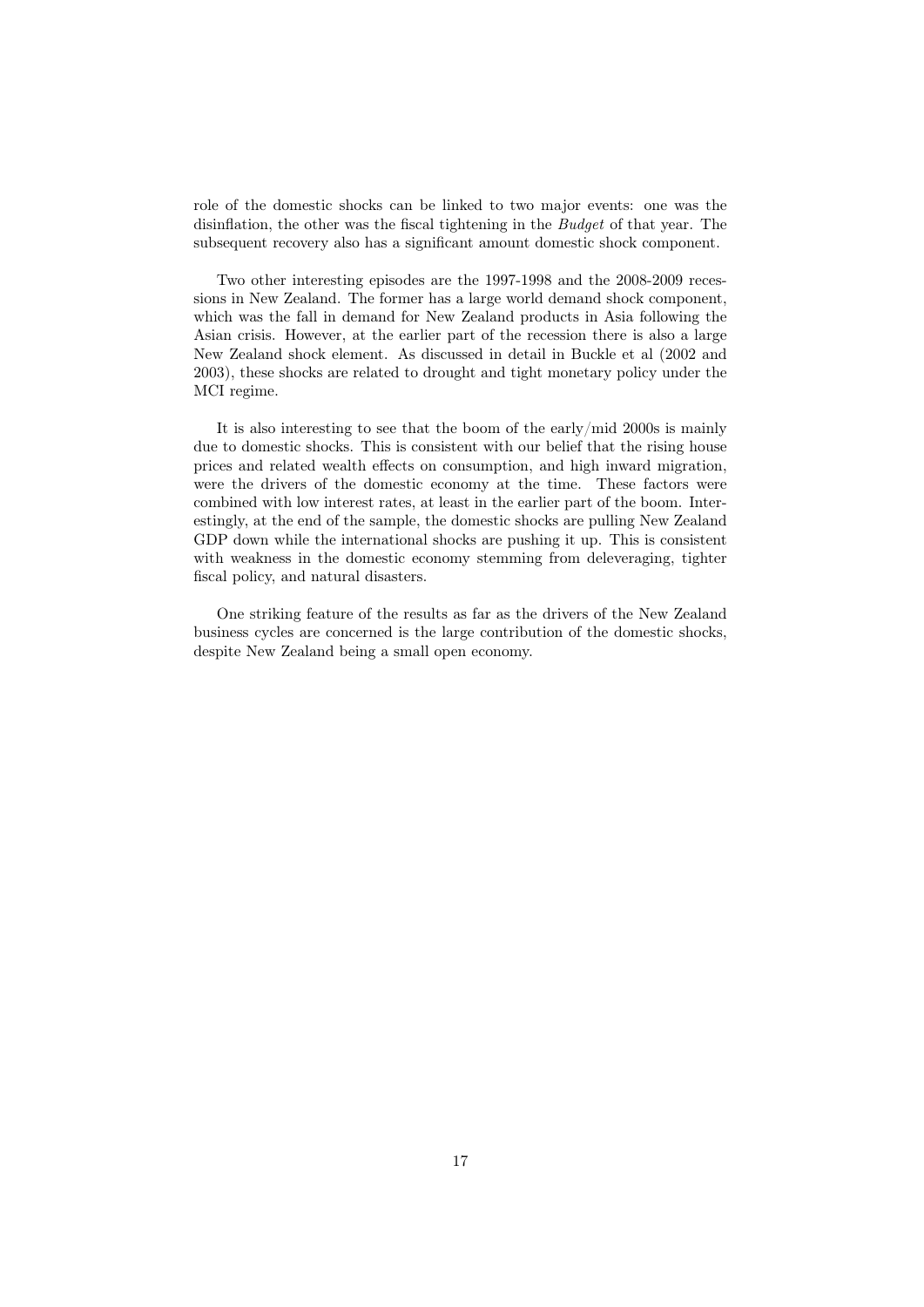<span id="page-17-0"></span>

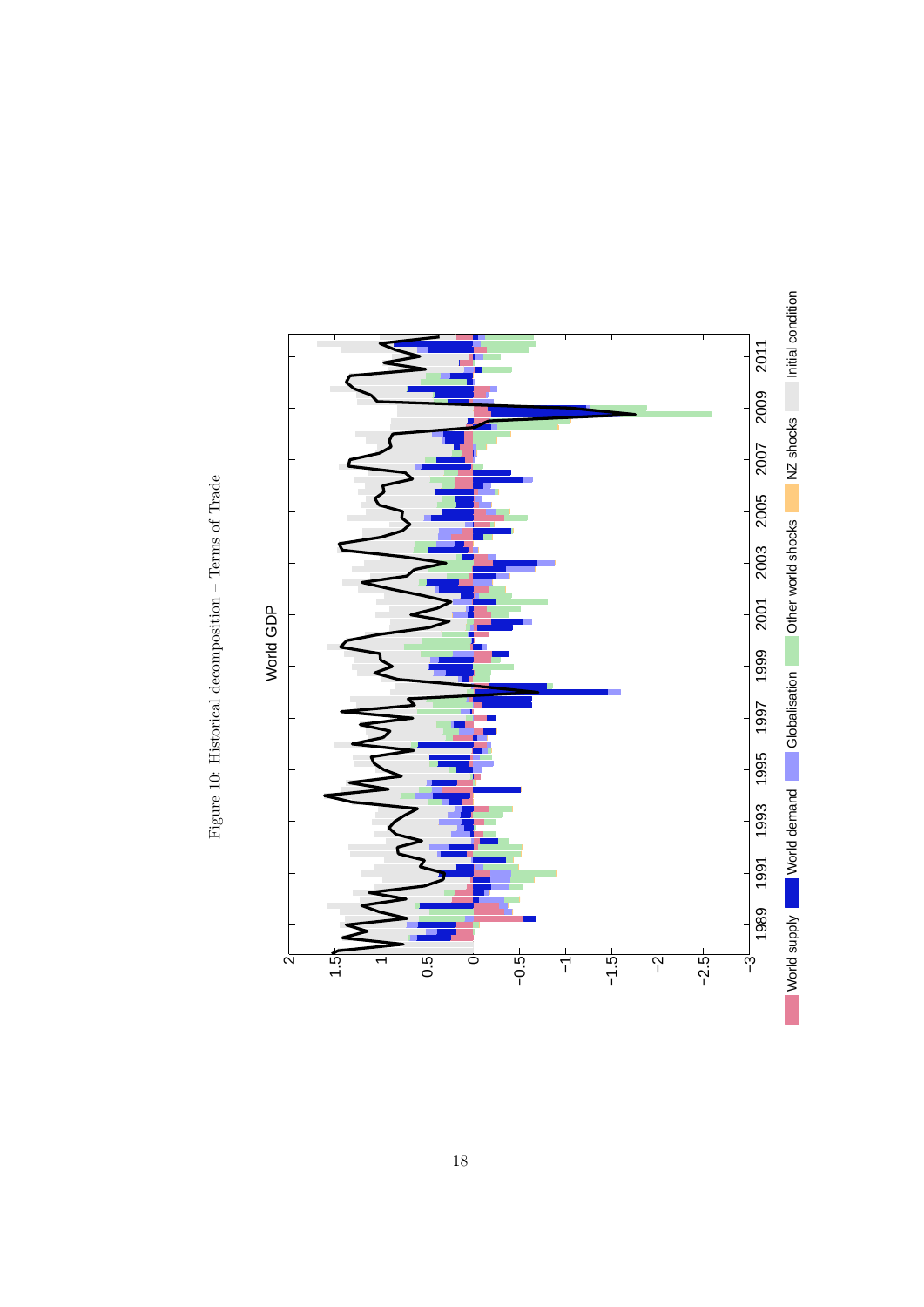<span id="page-18-0"></span>

Figure 11: Historical decomposition  $-$  Terms of Trade Figure 11: Historical decomposition – Terms of Trade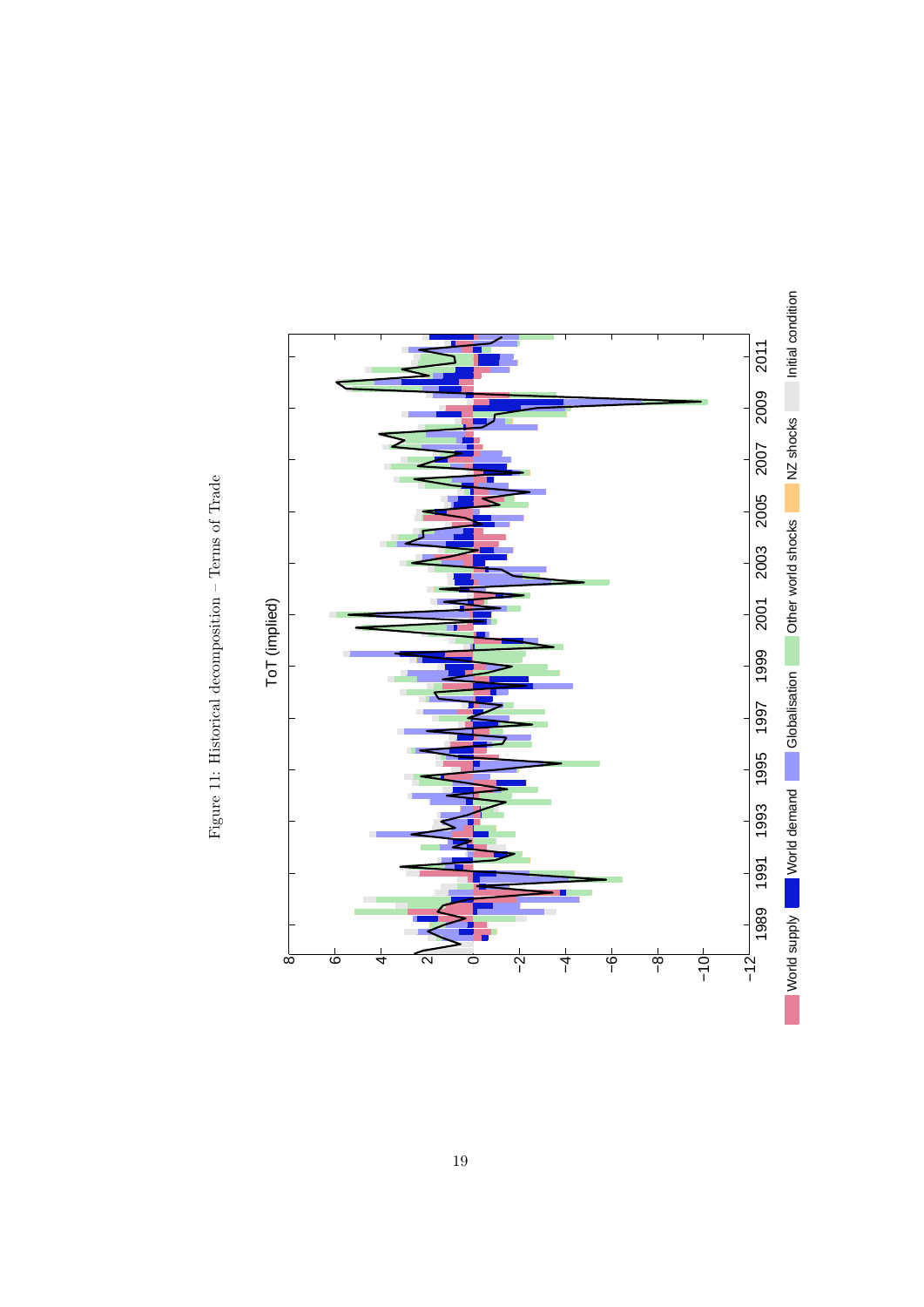<span id="page-19-0"></span>

Figure 12: Historical decomposition  $-$  Commodities factor Figure 12: Historical decomposition – Commodities factor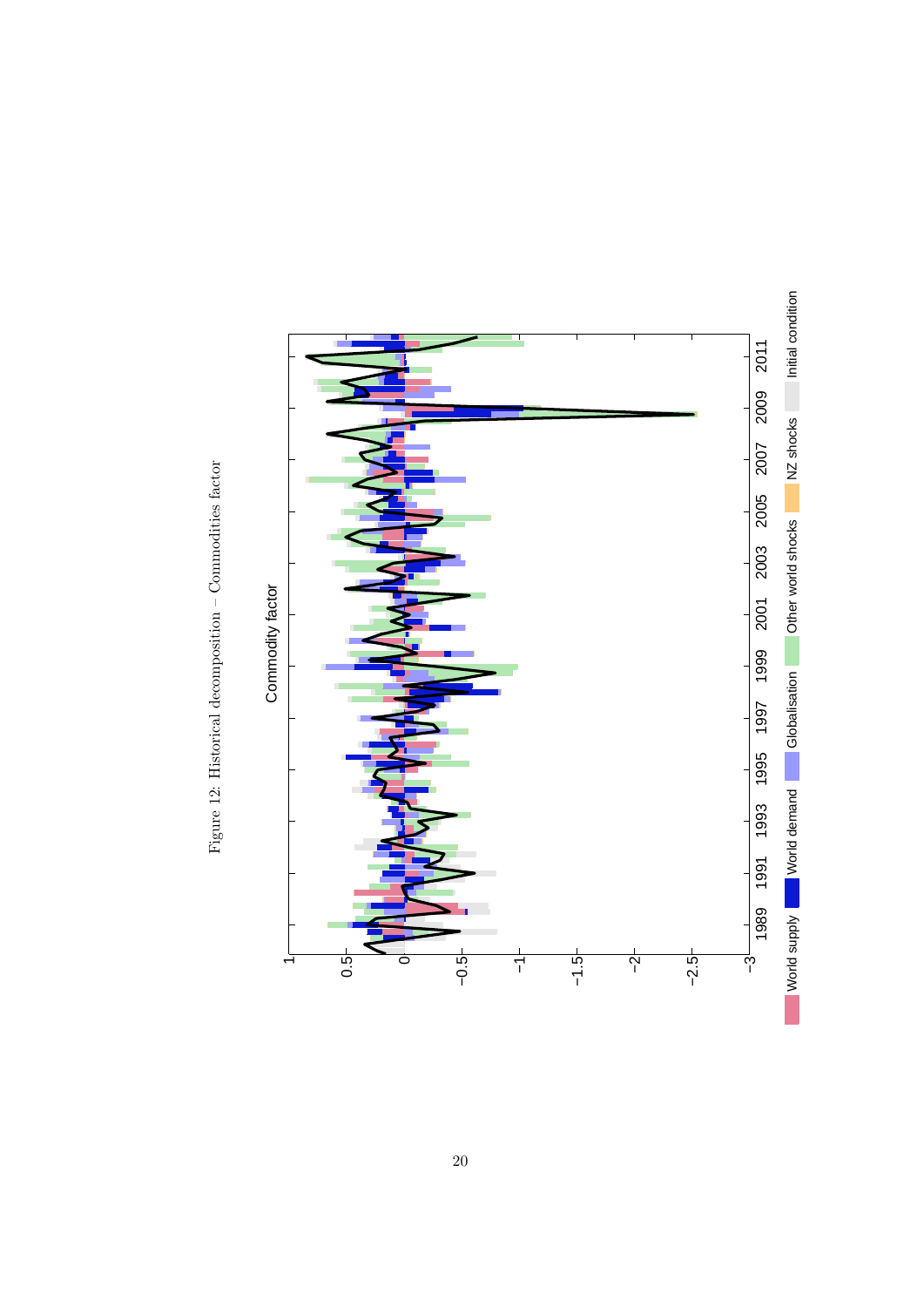<span id="page-20-0"></span>

Figure 13: Historical decomposition – New Zeal<br>and GDP  $\,$ Figure 13: Historical decomposition – New Zealand GDP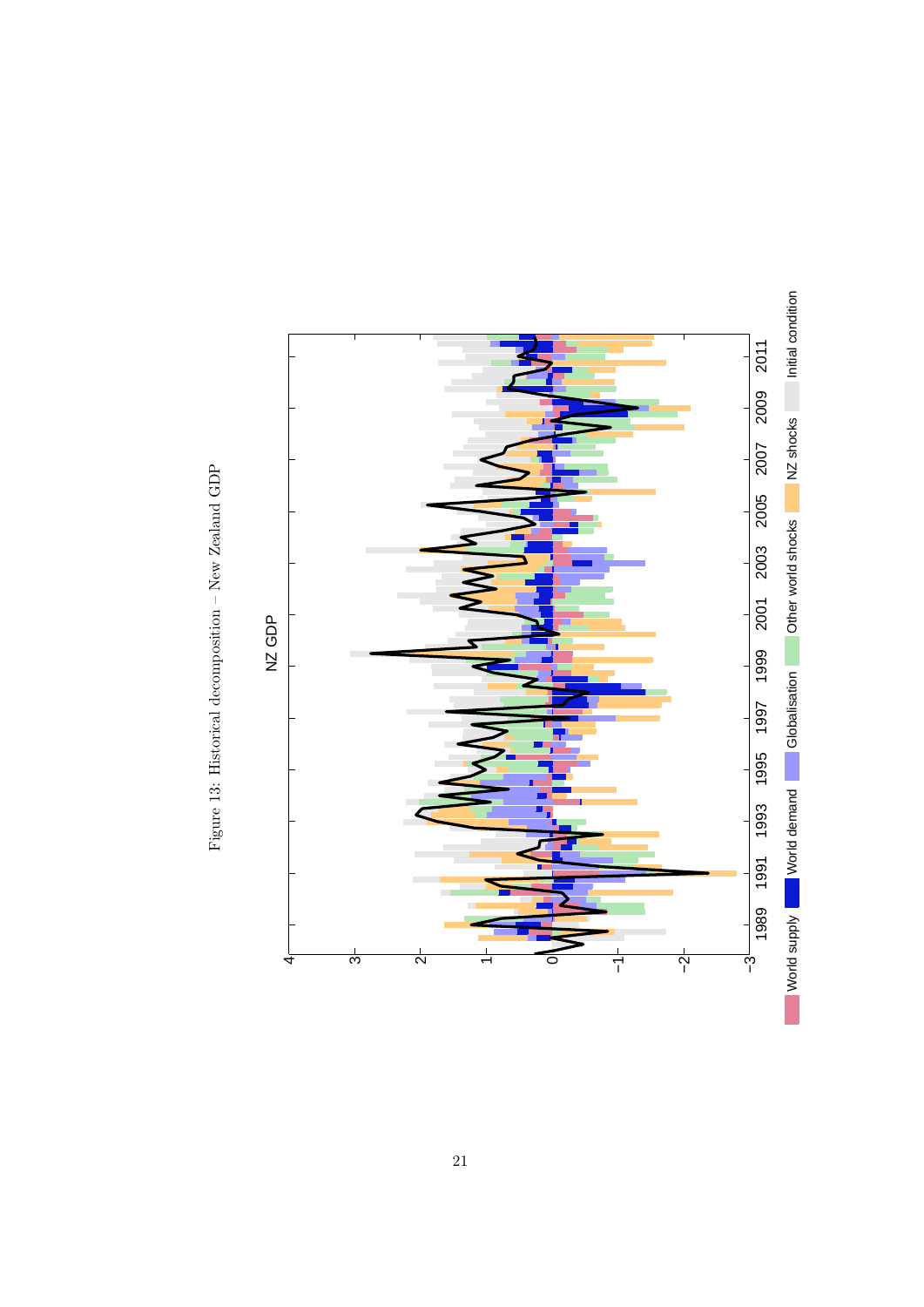## 5 Conclusions

In this paper we attempted to identify the drivers of New Zealand's terms of trade, and whether those shocks driving New Zealand's terms of trade are common or idiosyncratic shocks. We found that the common shocks, shocks that are common to a large number of commodity prices and other prices, are more likely to be the drivers of the New Zealand's terms of trade, as opposed to idiosyncratic shocks. We also find that the world demand shocks are an important driver. The globalisation shock, on the other hand, has not played such an important role. This small role for the single export-specific shock highlights the dominance of the co-movement between export and import prices in the data.

Three shocks were identified, all of which have a positive impact upon the terms of trade. However, the effects of the three shocks on New Zealand variables are significantly different: one (world demand) temporarily increases New Zealand's GDP, another (world supply) temporarily decreases it, and the third (globalisation) has little effect. This divergence of responses, any of which may be expected if a terms of trade increase is observed in isolation, highlights the importance of remaining aware of the drivers of terms of trade changes. No terms of trade increase can be said to unambiguously boost aggregate demand in New Zealand; the effect depends upon the underlying cause of the increase in the terms of trade.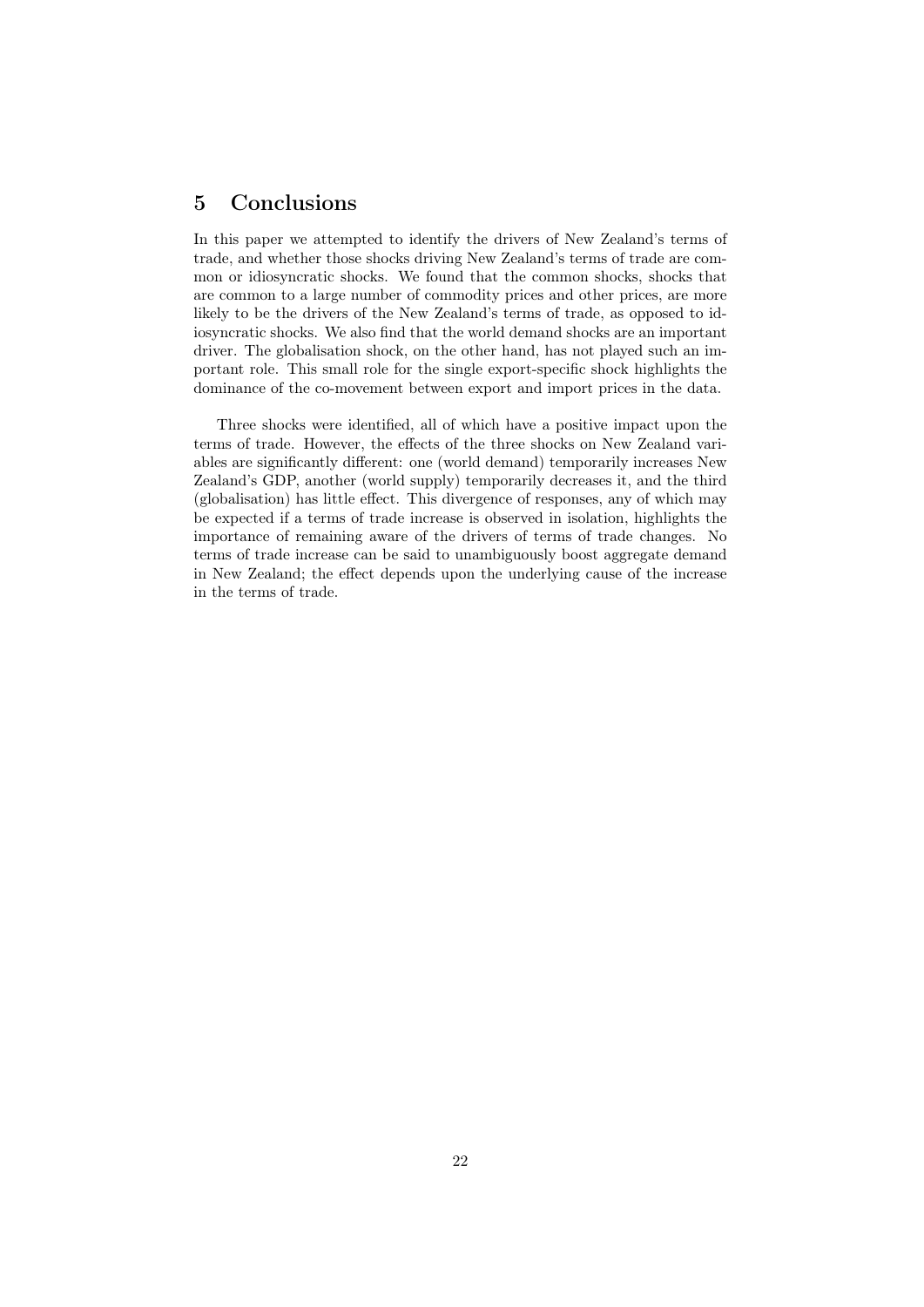# Appendix

The Minnesota prior is imposed upon the estimated parameters by setting the following moments for the prior distribution of the parameters:

$$
E\left[(A_k)_{ij}\right] = \begin{cases} \beta & i = j, k = 1 \\ 0 & \text{otherwise} \end{cases}
$$
  
\n
$$
E\left[\alpha_i\right] = \begin{bmatrix} 0 & 0 \end{bmatrix} \quad \forall i
$$
  
\n
$$
V\left[(A_k)_{ij}\right] = \begin{cases} \left(\frac{\lambda_1}{k^{\lambda_3}}\right)^2 & i = j \\ \left(\frac{\sigma_i \lambda_1 \lambda_2}{\sigma_j k^{\lambda_3}}\right)^2 & i \neq j \end{cases}
$$
  
\n
$$
V\left[\alpha_i\right] = \begin{bmatrix} \left(\frac{\sigma_i \lambda_1}{k^{\lambda_3}}\right)^2 & 0 \\ 0 & \left(\frac{\sigma_i \lambda_4}{k^{\lambda_3}}\right)^2 \end{bmatrix} \quad \forall i
$$

The prior distribution of the parameters is assumed to be normal. We set the hyperparameters  $\begin{bmatrix} \beta & \lambda_1 & \lambda_2 & \lambda_3 & \lambda_4 \end{bmatrix} = \begin{bmatrix} 0.9 & 0.9 & 0.9 & 0.8 & 1.0 \end{bmatrix}$ , and estimate each  $\sigma_i$  from the residuals of the OLS equations.

The prior distribution of the covariance matrix is assumed to be inverse Wishart.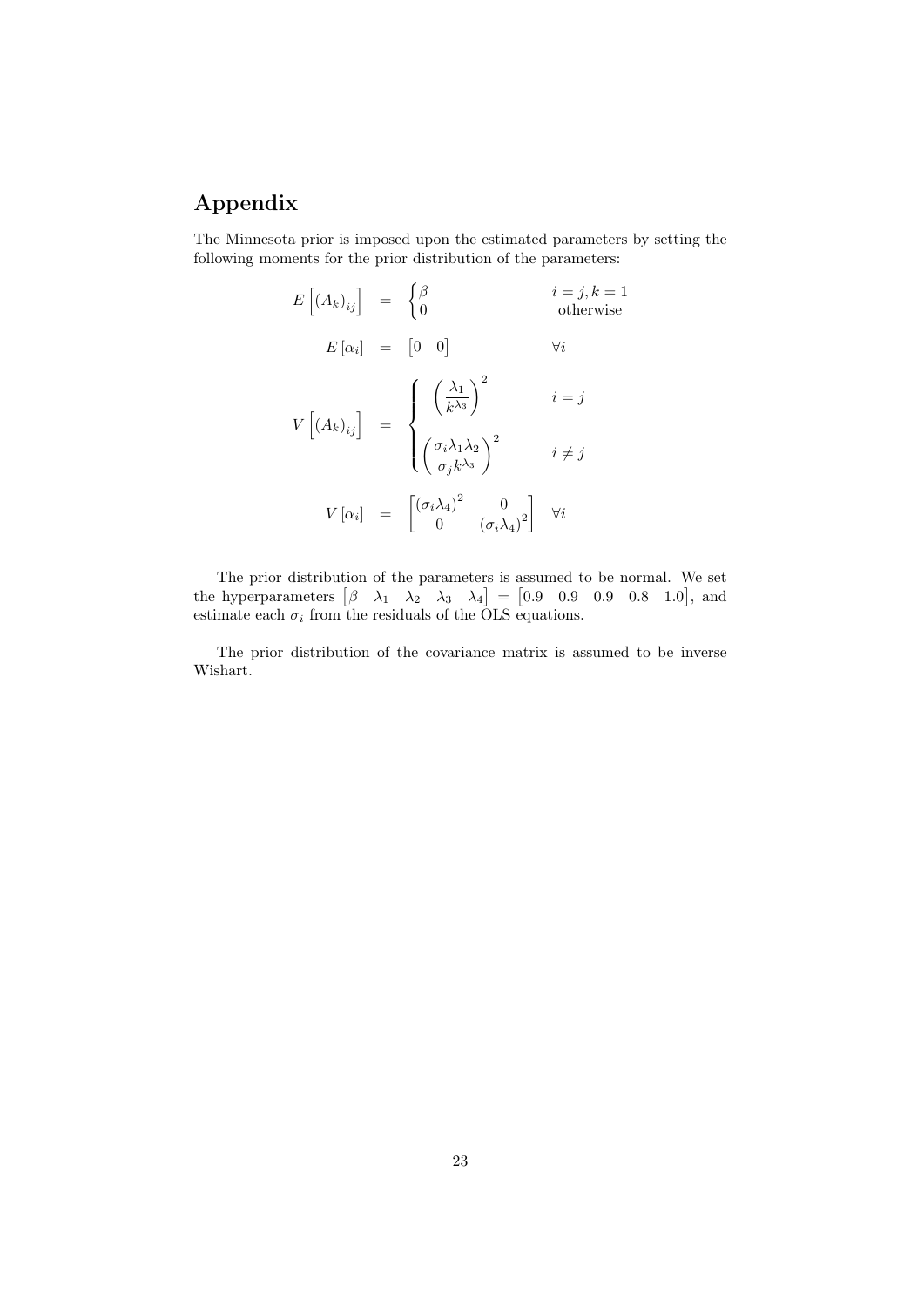### References

Buckle, R A, K Kim, H Kirkham, N McLellan and J Sharma (2002), 'A structural VAR model of the New Zealand business cycle', New Zealand Treasury, Treasury Working Paper Series 02/26.

Buckle, R A, K Kim and N McLellan (2003), 'The impact of monetary policy on New Zealand business cycles and inflation variability', New Zealand Treasury, Treasury Working Paper Series 03/09.

Cashin, P, C J McDermott and A Scott (1999), 'The myth of co-moving commodity prices', Reserve Bank of New Zealand, Reserve Bank of New Zealand Discussion Paper Series G99/9.

Chen, Y-C and K Rogoff (2003), 'Commodity currencies', Journal of International Economics, Elsevier, vol. 60(1), pages 133-160.

Deaton, A and G Laroque (2003), 'A model of commodity prices after Sir Arthur Lewis', *Journal of Development Economics*, Elsevier, vol. 71(2), pages 289-310.

Faust, J (1998), 'Robustness of identified VAR conclusions about money', Carnegie-Rochester Conference Series on Public Policy, 49, pp 207-244.

Fry, R and A Pagan (2011), 'Sign restrictions in structural vector autoregressions: A critical review', Journal of Economic Literature, American Economic Association, vol. 49(4), pages 938-60.

Grimes, A (2006), 'A smooth ride: Terms of trade, volatility and GDP growth', Journal of Asian Economics 17, 583-600.

Haug, A A and C Smith (2007), 'Local linear impulse responses for a small open economy', Reserve Bank of New Zealand, Reserve Bank of New Zealand Discussion Paper Series 07/09.

Jääskelä, J and P Smith (2011), 'Terms of trade shocks: What are they and what do they do?', Reserve Bank of Australia, Reserve Bank of Australia Research Discussion Paper 2011-05.

Karagedikli, O and L A Thorsrud (2010), 'Shocked by the world: Introducing the three block open economy FAVAR', Reserve Bank of New Zealand, mimeo.

Kilian, L (2009), 'Not all oil price shocks are alike: Disentangling demand and supply shocks in the crude oil market', American Economic Review, American Economic Association, vol. 99(3), pages 1053-69.

Kim, K., 1994. 'The role of terms of trade shocks in a real business cycle model of a small open economy', Victoria University of Wellington, working paper.

Mumtaz, H and L Sunder-Plassman (2010), 'Time-varying dynamics of the real exchange rate. A structural VAR analysis', Bank of England, Bank of England